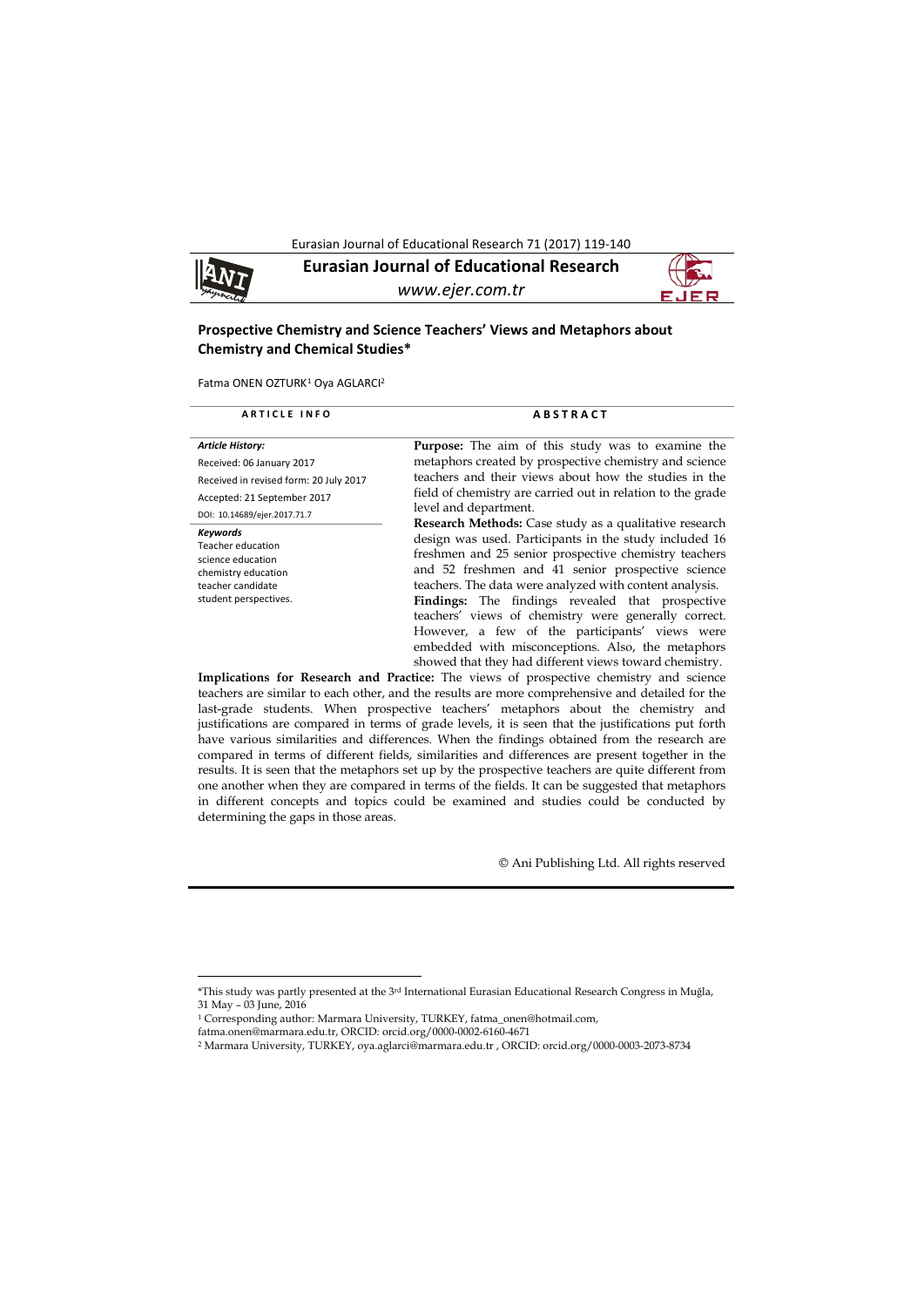# **Introduction**

In 2004-2005, Turkish educational curricula were totally revised, starting from primary education on up, based on the reform movement in education. Instead of being based on the philosophy of behaviorism which fostered the transfer of knowledge to the students, constructivism was adopted as the new philosophical understanding because it allows learners to construct their own knowledge. According to the constructivist approach, knowledge is not directly transferred to other people from the knower; but instead learners construct the knowledge themselves (Driver, Asoko, Leach, Scott & Mortimer, 1994). In this direction, the new curricula described the branches of science, such as physics, chemistry, and biology, within the framework of the constructivist viewpoint. The new chemistry curriculum aimed to raise chemistry literate individuals with knowledge about the role and value of chemistry in everyday life, are interested in chemical issues, and have critical thinking skills (The Ministry of National Education-MNE, 2013). Students who take science courses in accordance with this goal have an accurate and contemporary understanding of scientists working in chemistry and in the field of science.

The new perspective given by the constructivist approach also provides alternatives to the assessment and evaluation processes. In addition to traditional assessment tools, the use of alternative tools, such as scoring rubric keys, portfolio evaluation, and concept mapping, is becoming increasingly important. In this way, it will be possible to obtain more detailed answers in the assessment and evaluation process regarding not only what the knowledge is but also how the individuals structure the knowledge in their minds. From this point of view, the research has benefited from metaphors that can be used as alternative assessment tools.

Thinking with metaphors is an important part of the scientific thinking process. The word metaphor comes from the Greek word "metapherin". "Meta" means to change and "pherein" means to carry. Thus, metaphors, or "carrying changes", help people to transform what they already know into new insights (Levine, 2005). The concept of metaphor is taken as a "trope" and is described as "using a word or concept in a way other than their accepted meaning" [\(Turkish Linguistic Society-](http://tureng.com/tr/turkce-ingilizce/turkish%20linguistic%20society)TLS, 2016). This means that metaphors help us understand the world through more familiar things (Lakoff & Johnson, 1980). Metaphors are structures that facilitate the disclosure of abstract concepts and help to present them in a concrete way (Gultekin, 2013).

According to Lancor (2014), it is possible to learn about how students or teachers conceptualize abstract and concrete issues with the help of metaphors. Experienced teachers know that students have their own ideas about phenomena, and these ideas sometimes seem very different from teachers' ideas (Demircioglu, Demircioglu, & Ayas, 2004). Accordingly, Derman (2014) states that metaphors are constructed based on experience; therefore, each of the constructed metaphors can be evaluated as an experience. In this way, metaphors can be alternative assessment tools to learn about the perspectives of students. Metaphors also help educators compare different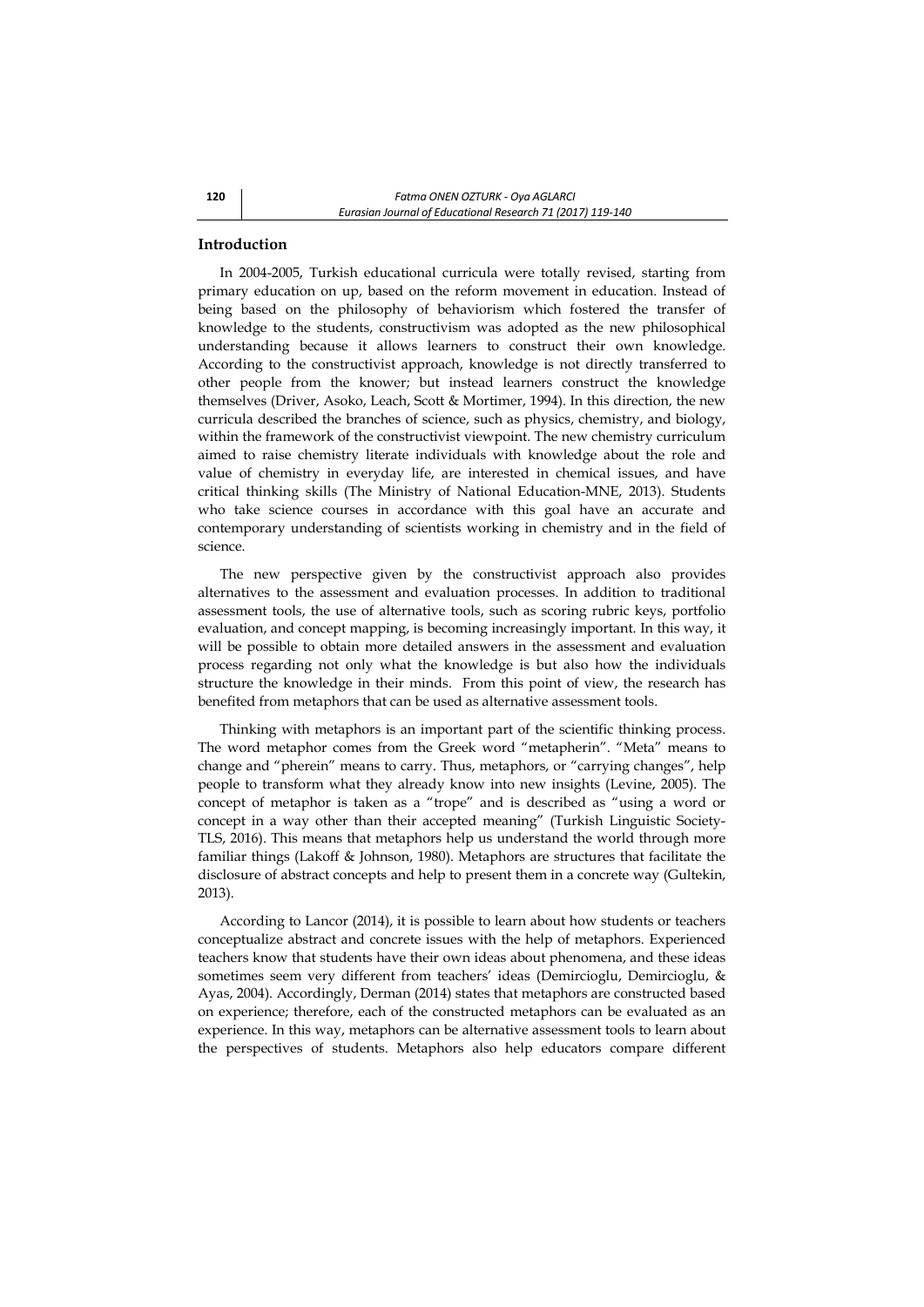concepts or find similarities between them and explain them interchangeably (Saban, 2004).

In recent years, educators have focused on determining the views of participants from different levels on various topics and concepts through metaphors, and in these studies, they have examined concepts such as teacher (Saban, 2004; McEwan, 2007; Aydin & Unaldi, 2010), student (Saban, 2009), and school (Saban, 2008). Chemistry can be thought of as an area where students can create rich metaphors because it examines the visible (macroscopic) and invisible (submicroscopic) areas. Especially in recent years, studies on metaphors for the concept of chemistry can be encountered in national and international literature (Jeppsson, Haglund, Amin, & Stromdahl, 2013; Derman, 2014; Donmez Usta, & Ultay, 2015). Jeppsson et al., (2013) used conceptual metaphors to solve the problems of entropy. The results emphasize the importance of including conceptual metaphors in the teaching of difficult subjects such as entropy. Derman (2014), on the other hand, pointed out the metaphors high school students used for chemistry concepts in their research. According to the results, it has been stated that state school students produce the most different metaphors and that the metaphorical perceptions provide indications about their perspectives of chemistry and their attitudes toward chemistry. The study conducted by Donmez Usta & Ultay (2015) aimed at determining the metaphors for "chemistry" used by prospective pre-school teachers at different grade levels. The findings of the study show that prospective teachers in different grades have similar metaphors about "chemistry".

A review of the related literature showed that studies conducted with prospective teachers include different branches, whereas a study in which the metaphoric perceptions of prospective science and chemistry teachers are evaluated together does not exist. Furthermore, any study that comprehensively presents the opinions regarding the metaphoric perceptions in a single area of study cannot be found in the literature. This research study aims to interpret the metaphoric perceptions of prospective teachers by also taking their opinions into consideration. In this way, it will be possible to assess the cognitive perceptions of prospective teachers together with their concrete definitions of concepts. The disciplines of chemistry and science study not only the visible phenomena but also those that are invisible and at the microscopic level. The phenomena taking place at the microscopic level contain different abstract concepts and the metaphors are accordingly the product of abstract thoughts. Also, sometimes a daily life event or situation can be explained in abstractions and it allows the relation with daily life to be indirectly constructed. In this respect, how the prospective teachers' opinions about chemistry can be explained in metaphors will be interpreted in the light of the findings of the research.

In addition, research carried out in different grade levels within the studies, specifically on chemistry, are conducted only with prospective pre-school teachers and these studies do not investigate the results regarding the grade differences both in science and in chemistry. In the light of the related literature, it is thought that we are in need of studies where prospective teachers' views about the field of chemistry are examined in detail.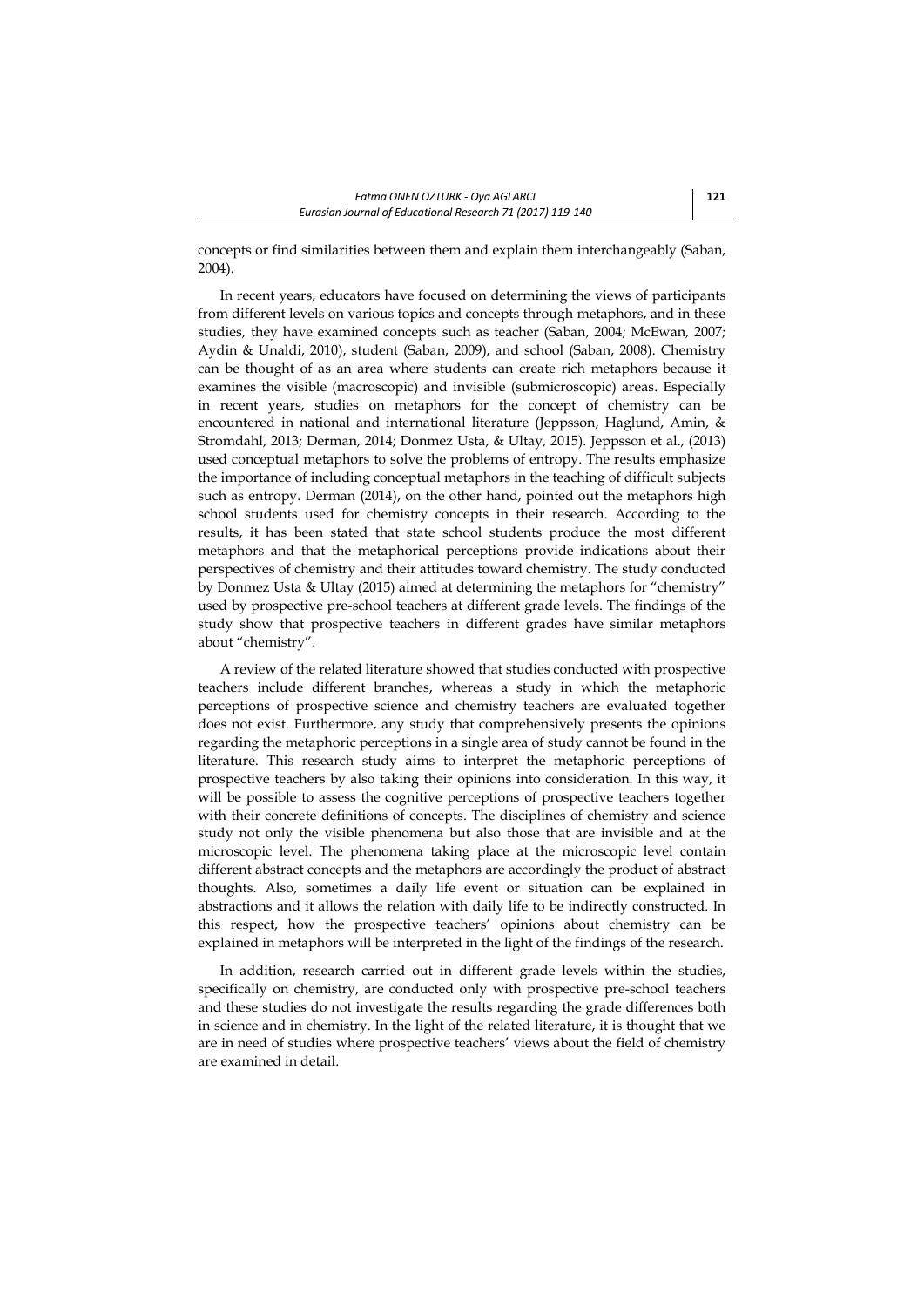In this context, the research will reveal the metaphorical perceptions of the prospective teachers as well as their views of the subject; in this way, the coherence between the metaphorical perceptions and the views on the subject will also be revealed. The research subjects are prospective science and chemistry teachers. The reason for choosing these two different groups is that prospective teachers in both fields are the ones who will teach chemistry to their students in the future and will influence their attitudes toward chemistry. Prospective teachers from these two different areas will also teach in the transition process from the secondary school to high school. Thus, prospective chemistry teachers would educate students who were previously educated by prospective science teachers, and therefore it is important to figure out the views of prospective teachers in different fields about chemistry. In addition, prospective teachers can reflect on their views on education from their high school experience onto their university education in the first years. With the various courses they have taken in university, especially with subject matter courses that are specific to the field of chemistry, their views may change by the last years of university education. In this context, it is thought that the examination of the views from different grade levels will contribute to the field. In this way, a richer portrait of the views of prospective teachers will be presented by examining the similarities and differences between the views of prospective teachers from different grade levels and different departments.

In this direction, the research aims to examine the metaphors created by prospective chemistry and science teachers and their views about how the studies in the field of chemistry are carried out in relation to the grade level and department.

Toward this end, answers to the following questions were sought:

1. How do the metaphors of prospective science and chemistry teachers about chemistry and their justifications differentiate according to the grade level and the department?

2. How do the views of prospective chemistry and science teachers about chemistry differentiate according to the grade level and the department?

3. How do the views of prospective chemistry and science teachers about chemical studies differentiate according to the grade level and the department?

# **Method**

### *Research Design*

The research is structured within the framework of the interpretive paradigm. Qualitative data collection and analysis methods were used in order to examine participants' explanations and metaphors of chemistry thoroughly. For this purpose, the research method of the study was case study from qualitative research designs. The research was conducted as a multiple holistic case study design. This design contains multiple situations that can be perceived as holistic on their own. Each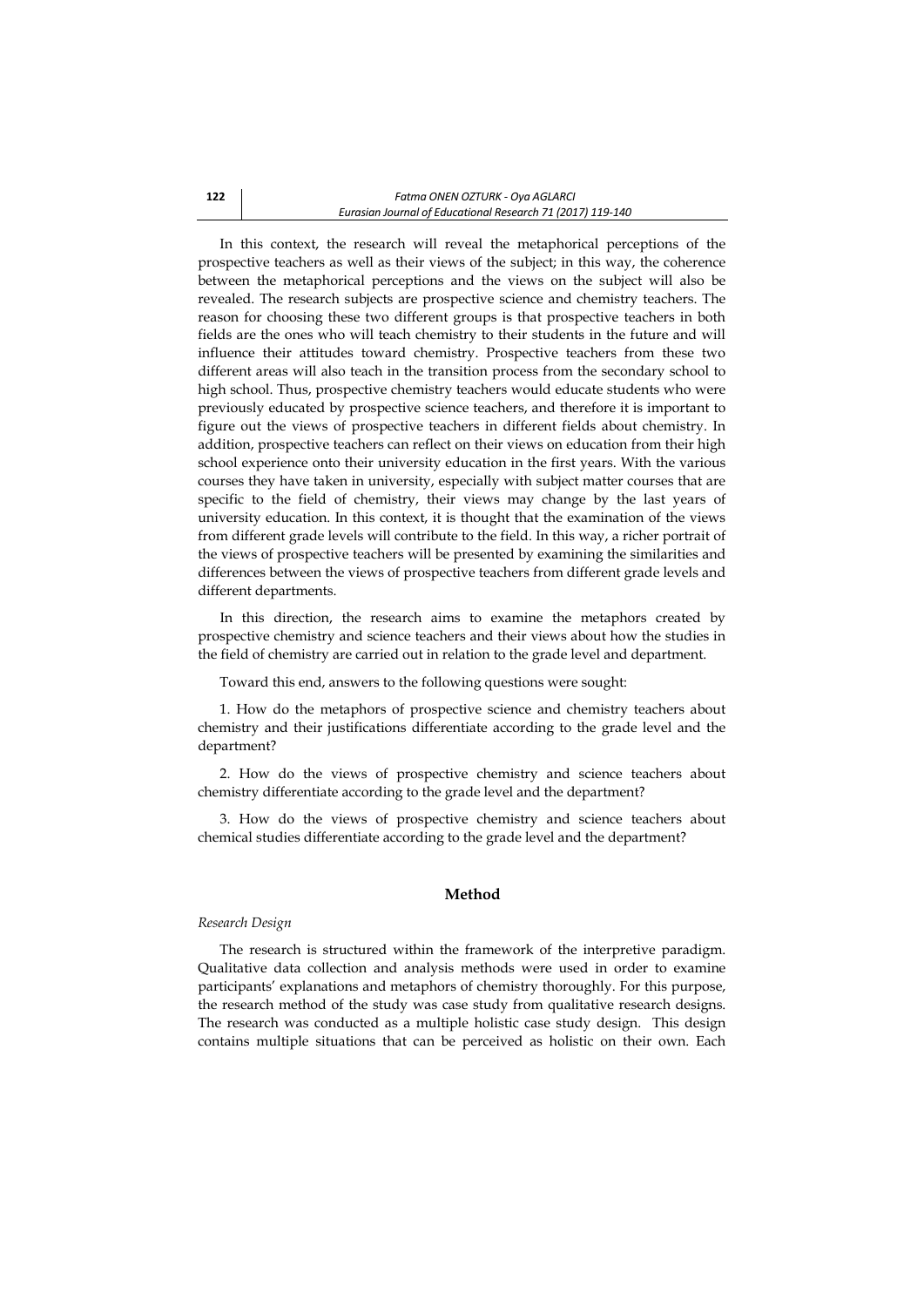situation is handled holistically within itself, and afterwards they are compared with each other (Yin, 2008).

Qualitative research is defined as research that uses data collection methods, such as observation, interview, and document analysis, and follows a process in order to present perceptions and events in a natural, realistic and integrative way. The most important feature of the case study, one of the qualitative research methods, is the detailed examination and investigation of a case. The various components of a case are examined in its natural environment with an integrative interpretation. The focus is on the interactions of the components with the related case (Yildirim & Simsek, 2013).

### *Research Sample*

The research was carried out in the spring semester of the 2014-15 academic year, and the participants were 16 prospective teachers (4 male, 12 female) studying at the first grade and 25 (4 male, 21 female) studying at the last grade of the chemistry teaching department and 52 prospective teachers (7 male, 45 female) studying at the first grade and 41 (7 male, 34 female) studying at the last grade of the science education department of a public university in Istanbul. Participants were 18–23 years of age. Prospective teachers participating in the research were selected from the students taking the courses given by the researchers. In this context, the research used easily accessible case sampling method from purposeful sampling methods.

Chemistry teaching is a five-year program and in this program the prospective teachers take chemistry-weighted courses as they are being prepared to teach chemistry at the secondary school level. They also take courses in pedagogical education. The program's chemistry courses are given by the Department of Chemistry at the Faculty of Arts and Sciences and the pedagogical courses by the Faculty of Education. The Science Education Department, on the other hand, offers a four-year program and the prospective teachers take courses in different fields such as physics, chemistry, and biology, as they are being prepared to teach sciences at the primary school level. In addition, the prospective teachers complete their pedagogical education in the related unit of the university. Prospective teachers of both branches prepare different lesson plans within the course of their education and use these plans in their internship practice. Internship courses are given in the fall and spring semesters of the last year in both departments and allow the prospective teachers to practice teaching in their field of study.

#### *Research Instruments and Procedures*

The research data were collected by three open-ended questions prepared by the researchers. Two of these questions aimed to measure what chemistry is and how chemistry studies are conducted, while the final question asked participants to identify metaphors for the concept of chemistry. Thus, in the last question, the prospective teachers were asked to complete the sentences "chemistry is like..., because…". They were also told to construct only one metaphor and to explain the relation between the metaphor that they have constructed and chemistry.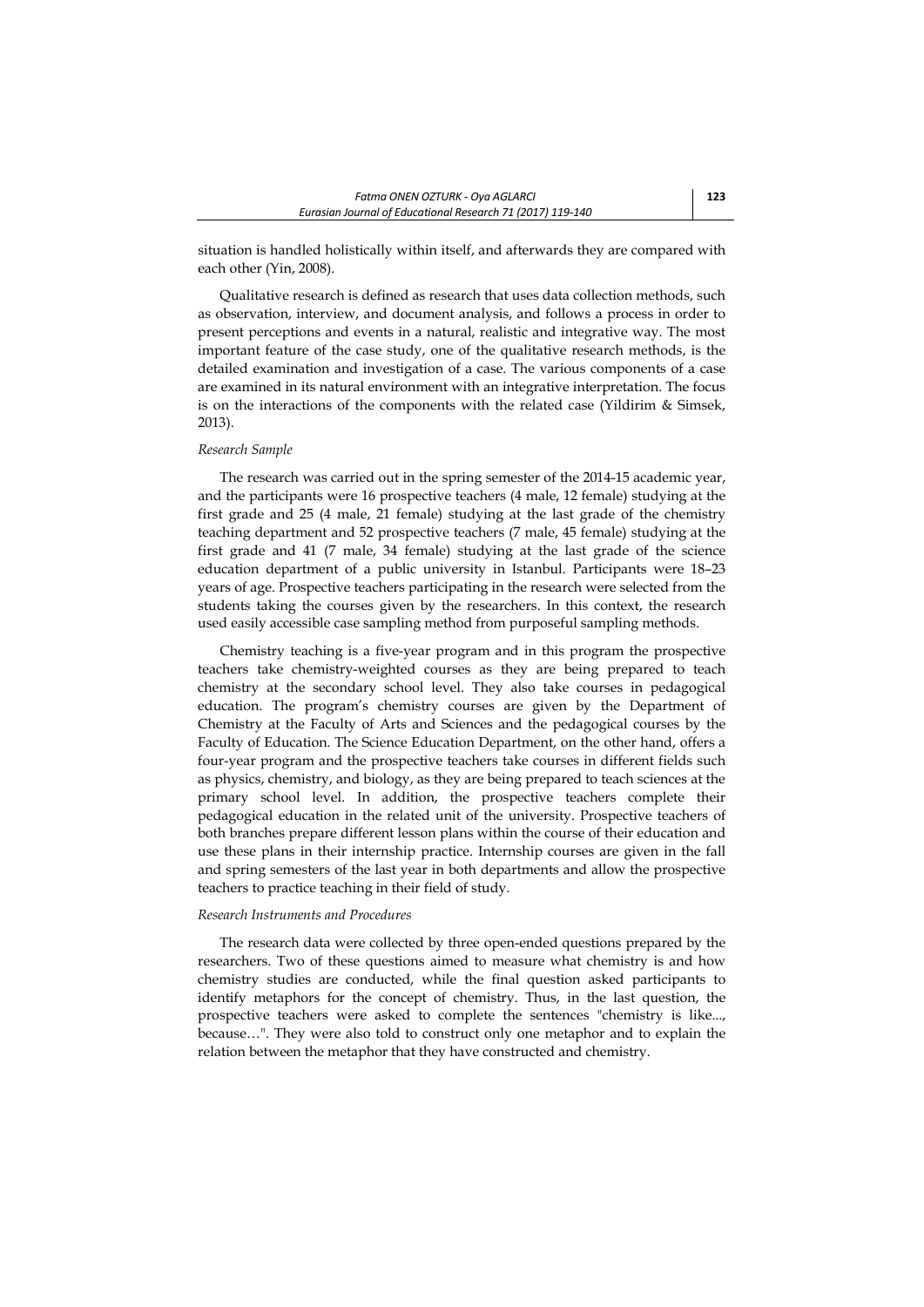There was no time limit for students to answer the questions. The researchers took active roles in the class during the collection of the research data and clarified the questions that the prospective teachers did not understand. Also, in order to increase the variety of metaphors to be created by prospective teachers about chemistry and to structure their justifications, various examples of metaphor (school, teacher, student etc.) were provided by the researchers beforehand. In addition, the prospective teachers were not allowed to communicate with one another while answering the questions.

#### *Validity and Reliability*

During the analysis of the data, the researchers codified the data independently of each another. Afterwards, they came together and discussed the consistencies and inconsistencies in their codifications. According to Lederman, Abd-El-Khalick, Bell & Schwartz (2002), when more than one researcher is involved in an analysis process, establishing inter-rater agreement or reliability is a very important part of the study. The consistency among researchers in such a situation is achieved when the researchers analyze the same data sets independently of each other. The inconsistencies are addressed and either different data sets (such as interview data) are used together or the researchers come to an agreement on one particular data set. Because this research involved a single data set, consensus among the researchers ease the goal.

The consistency between the encodings in the study was determined by the formula for the agreement percentage set by Miles and Huberman (1994). For this reason, the data were also evaluated by another expert from the field of science education. According to Miles and Huberman (1994), analyses are reliable when there is a consistency of 80% and over between two encodings. In this study, it was determined that the data obtained from the research was 86% consistent.

### *Data Analysis*

The analysis of the research data was evaluated separately for each question and in this process, content analysis was carried out in order to examine the data in more detail. Accordingly, the data were first coded separately, and then the themes were constructed. The themes were then presented in tables. Metaphors constructed by prospective teachers were first coded according to justifications and then transformed into themes. Subsequently, the constructed metaphors were categorized and interpreted under these themes.

In order to increase the clarity of the findings, the results are presented with frequency and percentage values in terms of each of the themes. Because some themes were expressed by more than one prospective teacher, the sum of the frequency values can exceed the number of students participating in the study. Similarly, the sum of the percentages can also exceed 100%.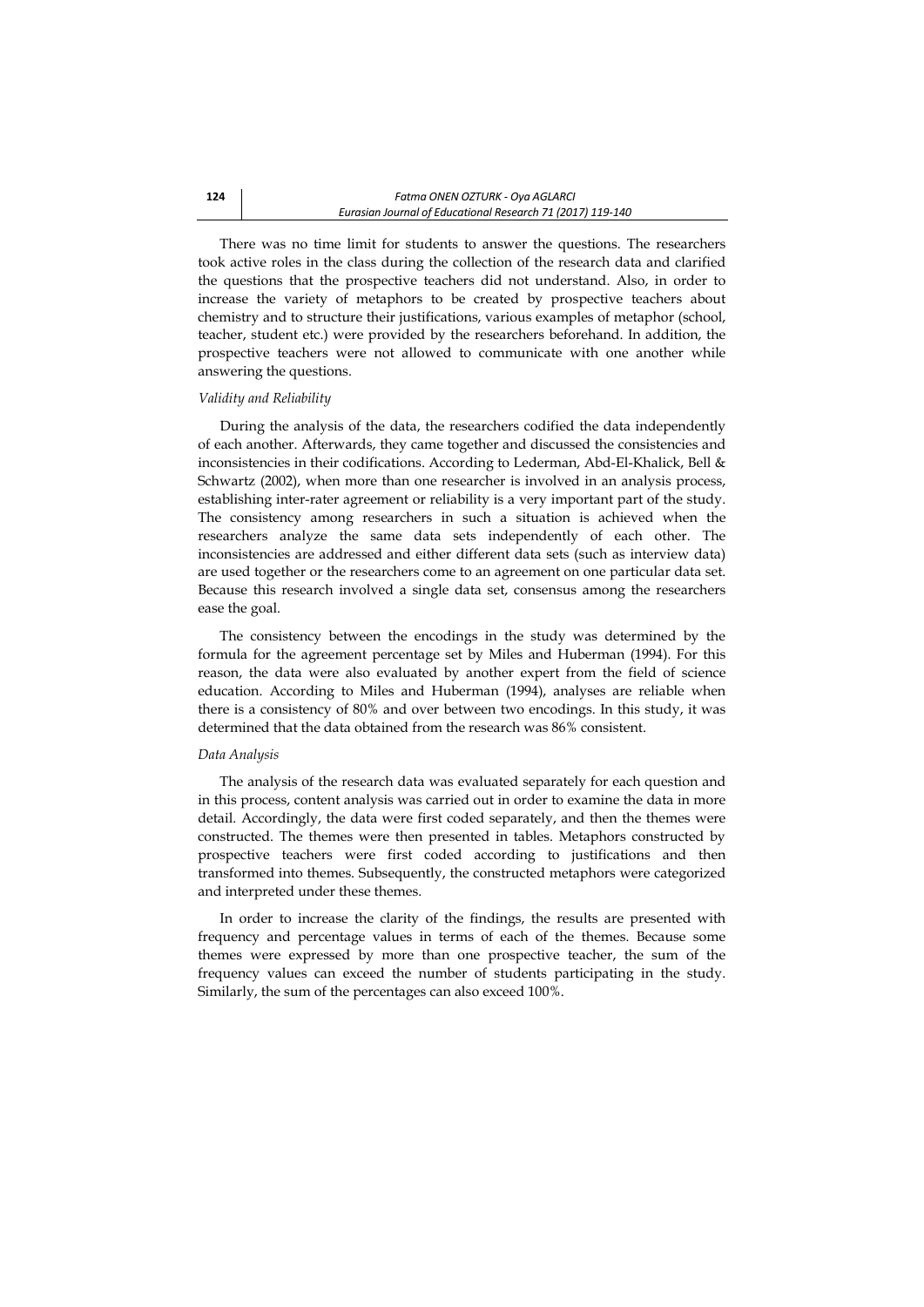### **Results**

The findings obtained from the research questions were presented in tables after being analyzed separately for each title.

*The Findings Regarding the Metaphors Constructed By Prospective Chemistry and Science Teachers and Their Justifications* 

In the first question of the research, prospective teachers were asked to construct metaphors about chemistry and to justify why they used this metaphor. The metaphors constructed by prospective chemistry teachers are arranged according to their justifications and presented in Table 1.

## **Table 1.**

*The Findings Obtained from Prospective Chemistry Teachers Regarding the Question "Chemistry is…Because…"*

|                                                       | 1st grade                                                                |                         |    |                                                                                                          | 5th grade                                                                      |                |    |
|-------------------------------------------------------|--------------------------------------------------------------------------|-------------------------|----|----------------------------------------------------------------------------------------------------------|--------------------------------------------------------------------------------|----------------|----|
| <i><u><b>Iustification</b></u></i>                    | Metaphor                                                                 |                         | %  | <i><u><b>Iustification</b></u></i>                                                                       | Metaphor                                                                       |                | %  |
| Chemistry as a<br>needed field                        | Family<br>Water<br>Bread                                                 | $\overline{\mathbf{4}}$ | 25 | Chemistry as<br>a<br>needed field                                                                        | Life<br>Creating power<br>Cell nucleus<br>Water<br>Chili pepper<br>Medicine    | 7              | 28 |
| Chemistry as a<br>field within life                   | Life<br>Curtain<br>Nature<br>Scene                                       | 4                       | 25 | Chemistry as<br>a<br>field within life                                                                   | Music<br>Life<br>Cell nucleus<br>Shame<br>Chili pepper<br>Old aunty in the bus | 7              | 28 |
| Chemistry as a<br>field<br>$\alpha$ f<br>diversities  | Pomegranate<br>The meal with<br>different<br>vegetables<br>Babushka doll | 3                       | 19 | Chemistry as a<br>field of diversities                                                                   | The meal with different<br>vegetables<br>Flower                                | 2              | 8  |
| Chemistry as a<br>field<br>requiring<br>constant work | Plant<br>Craftsman                                                       | $\overline{2}$          | 13 | Chemistry as<br>a<br>field<br>requiring<br>constant work                                                 | Labor<br>Ocean<br>Infinity                                                     | 3              | 12 |
| Other                                                 | Magic<br>Stylist                                                         | 2                       | 13 | Chemistry as a<br>mysterious field                                                                       | Infinity<br>Human                                                              | $\overline{2}$ | 8  |
|                                                       |                                                                          |                         |    | Chemistry as a<br>field<br>bringing<br>harm or<br>about<br>benefit according<br>to its purpose of<br>use | Chili pepper<br>Fire<br>Medicine<br>Meteorology                                | 5              | 20 |
|                                                       |                                                                          |                         |    | Other                                                                                                    | Factory<br>Treasury<br>Marsh<br>Universe                                       | $\overline{4}$ | 16 |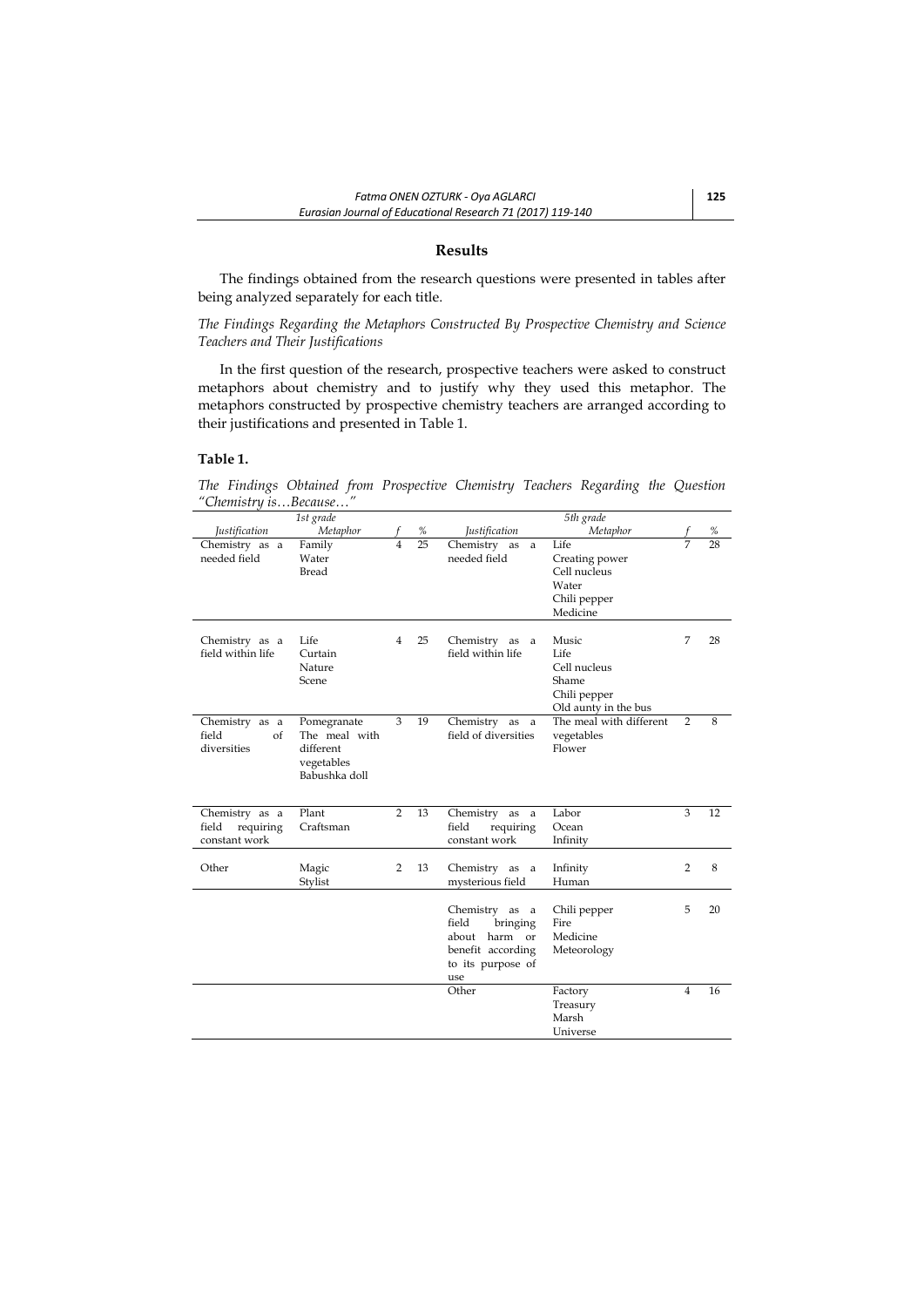As seen in Table 1, prospective chemistry teachers at different grade levels constructed different metaphors by presenting similar justifications. Prospective teachers in the first grade constructed different metaphors by pointing out reasons, such as being the basic necessity of life (25%), being in every area of life (25%), containing diversity (19%), and requiring constant work (13%). On the other hand, last-grade prospective teachers expressed with different metaphors that chemistry is a basic necessity of life (28%), is in every area of life (28%), includes diversity (8%), requires constant work (12%), is mysterious (8%), and brings benefits and harms according to its purpose of use (20%). The metaphors that prospective teachers constructed and their justifications are set forth in the following citations:

*"Chemistry is like pomegranate. They both appear single but when you open the inside there are many pieces of pomegranate/knowledge." (1st grade/S11)*

*"Chemistry is like water. Without chemistry it is impossible for people to maintain their lives today." (5th grade/S23)*

The answers given by the prospective science teachers to the same question are given in Table 2.

#### **Table 2.**

*The Findings Obtained from Prospective Science Teachers Regarding the Question "Chemistry is…Because…"* 

|                                                             | 1st grade                                                  |                |                |                                                                | 4th grade                                                                  |                |      |
|-------------------------------------------------------------|------------------------------------------------------------|----------------|----------------|----------------------------------------------------------------|----------------------------------------------------------------------------|----------------|------|
| <i><u><b>Iustification</b></u></i>                          | Metaphor                                                   |                | $\%$           | <i>Justification</i>                                           | Metaphor                                                                   |                | $\%$ |
| Chemistry as a<br>field within life                         | Life<br>The smallest<br>unit of<br>structure               | $\mathcal{P}$  | $\overline{4}$ | Chemistry<br>as<br>a<br>field within life                      | Water<br>Life<br>Kitchen<br>Seed<br>Food<br>Taste of fruit<br>Light source | 10             | 24   |
| Chemistry as a<br>branch of<br>science                      | <b>Stairs</b><br>Labyrinth<br>Toy block<br>Puzzle          | 5              | 10             | Chemistry as a<br>branch of science                            | Jigsaw<br>Sand in ocean<br>Puzzle<br>Chain ring<br>Sea<br>Ocean            | 6              | 15   |
| Chemistry as a<br>field using trial-<br>and-error<br>method | Curious<br>child<br>Shop<br>Life                           | $\overline{4}$ | 8              | Chemistry<br>as<br>a<br>field using trial-<br>and-error method | Puzzle<br>Cooking<br>Kitchen                                               | 3              | 7    |
| Chemistry as a<br>field producing<br>new products           | Music<br>cooking<br>adventurers                            | 8              | 15             | Chemistry as a<br>field presenting<br>new products             | Photosynthesis<br>Plant<br>Factory<br>Cooking                              | $\overline{4}$ | 10   |
| Chemistry as a<br>field open<br>to<br>development           | Cleaning<br>Material<br>foaming<br>Soap<br>growing<br>Tree | 3              | 6              | Chemistry as a<br>field open to<br>development                 | Atom<br>Life<br>Dough                                                      | 3              | 7    |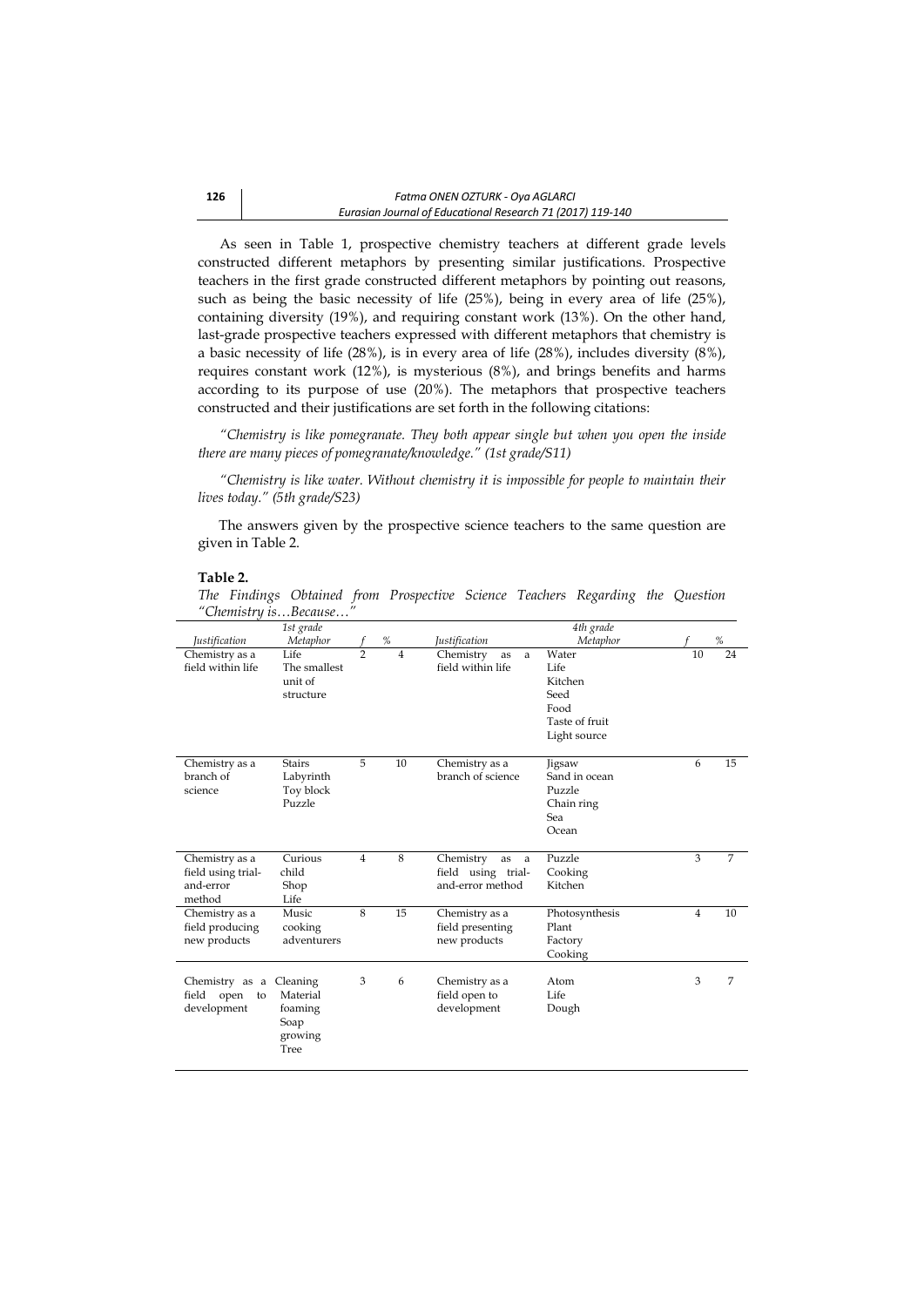#### **Table 2 Continue**

|                                                                                                    | 1st grade                                                                                 |                |                |                                                                                                                   | 4th grade                                                                               |                |    |
|----------------------------------------------------------------------------------------------------|-------------------------------------------------------------------------------------------|----------------|----------------|-------------------------------------------------------------------------------------------------------------------|-----------------------------------------------------------------------------------------|----------------|----|
| <i>Justification</i>                                                                               | Metaphor                                                                                  |                | %              | <i>Justification</i>                                                                                              | Metaphor                                                                                |                | %  |
| Chemistry as a<br>field bringing<br>about harm or<br>benefit<br>according to its<br>purpose of use | Volcano<br>Bomb ready<br>to explode<br>Soil                                               | 3              | 6              | Chemistry<br>as<br>a<br>field<br>bringing<br>about<br>harm<br>or<br>benefit according<br>to its purpose of<br>use | Blood<br>Knife<br>Amusement park                                                        | 3              |    |
| Chemistry as a<br>field linking the Dictionary<br>known to the Magnifying<br>unknown               | Bridge<br>glass<br>Kitchen<br>of<br>substances                                            | $\overline{4}$ | 8              | Chemistry<br>as<br>a<br>field of diversities                                                                      | Sea<br>World<br>Ocean<br>Mixture<br>Chain ring<br>Bottomless well<br>Virus<br>Labyrinth | 8              | 20 |
| Chemistry as a Light<br>guiding field                                                              | Moon<br>Fire                                                                              | 3              | 6              | Chemistry as a<br>needed field                                                                                    | Water<br>Blood<br>Bread<br>Food<br>Fish<br>Self-understanding                           | 6              | 15 |
| Chemistry as<br>field with<br>complex<br>knowledge                                                 | Puzzle                                                                                    | 3              | 6              | Chemistry<br>as<br>a<br>field with certain<br>rules of study                                                      | Puzzle<br>Cooking                                                                       | $\overline{2}$ | 5  |
| Chemistry as a Game<br>field<br>while<br>entertaining                                              | teaching Play dough                                                                       | $\overline{2}$ | $\overline{4}$ | Other                                                                                                             | Kitchen<br>Source of light<br>Factory<br>Country<br>Supermarket                         | 5              | 12 |
| Other                                                                                              | Wood<br>Theatre<br>Jewelry<br>Love<br>Cooking<br>Education<br>Fruit tree<br>Game<br>House | 9              | 17             |                                                                                                                   |                                                                                         |                |    |

As seen in Table 2, while the justifications for the metaphors constructed by prospective science teachers about the field of chemistry have differences in terms of the first and last grades, some of the metaphors have similar justifications. It is seen that prospective teachers' suggestions were often on common ground, such as taking part in every area of life, being a part of science, reaching results by trial and error, obtaining new products, being open to development, bringing benefits and harm according to its use. When the metaphors and justifications are examined separately, it is observed that first-grade prospective teachers stated with different metaphors that chemistry takes part in all areas of life (4%), is a part of science (10%), reaches results by trial and error (8%), acquires new products (15%), is open to development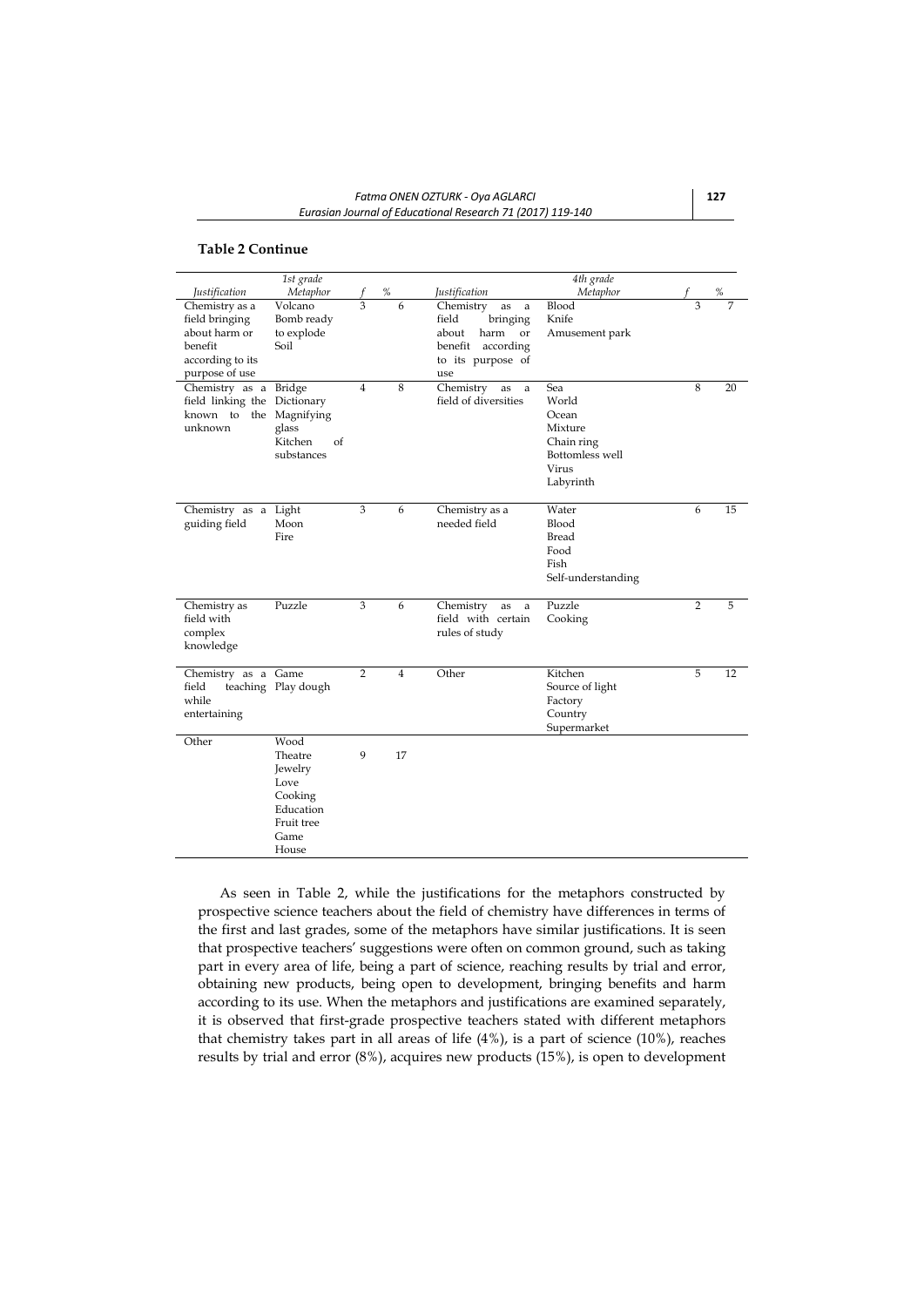(6%), has positive/negative features (6%), makes a connection between the known and the unknown (8%), is a guiding light (6%), contains a whole of complex information (6%), and educates by entertainment (4%). The final grade prospective teachers, on the other hand, presented justifications such as it is in all areas of life  $(24%)$ , is a part of science  $(15%)$ , reaches results by trial and error  $(7%)$ , acquires new products (10%), is open to development (7%), has positive/negative features (7%), contains different fields in one (20%), is needed (15%), and depends on certain rules (5%) and they also produced different metaphors. The metaphors that the prospective teachers constructed are illustrated in the following citations:

*"Chemistry is like life. Everything is all about trial and error. A mistake at any stage of study or in the substances to be included in the experiment is irreversible like life itself." (1st grade/S38)*

*"Chemistry is like dough. The more we knead it, the better the shape will be." (4th grade/S40)*

*The findings regarding the views of prospective chemistry and science teachers about chemistry* 

For the second question of the research, prospective teachers were asked the question of "What is chemistry?" Findings obtained from the answers of prospective chemistry teachers are given in Table 3.

#### **Table 3.**

*The Findings Obtained from Prospective Chemistry Teachers Regarding the Question "What is Chemistry?"*

| 1st Grade                                   |   | $\%$ | 5th Grade                                 |   | %    |
|---------------------------------------------|---|------|-------------------------------------------|---|------|
| Everything in universe                      | 8 | 50   | Science that explains matter and its 14   |   | 56   |
|                                             |   |      | interactions                              |   |      |
| The science of the structure of $6\quad 38$ |   |      | The field existing in many spheres of 10  |   | 40   |
| matter                                      |   |      | life.                                     |   |      |
| The branch of science for the 1             |   | 6    | The field in cooperation with different 3 |   | - 12 |
| creation of matter                          |   |      | disciplines                               |   |      |
|                                             |   |      | The field trying to understand the 3      |   | - 12 |
|                                             |   |      | natural world                             |   |      |
|                                             |   |      | One of sciences                           |   | 8    |
|                                             |   |      | Other                                     | 5 | 20   |
|                                             |   |      |                                           |   |      |

As can be seen in Table 3, first-grade prospective teachers often described everything in the world (50%) as chemistry. In addition, it is also seen that the prospective teachers described chemistry as the science of the structure of matter (38%). When the explanations by last-grade prospective teachers about the meaning of chemistry are analyzed, it is seen that they mostly choose the explanations of "science that explains matter and its interactions" (56%) and "the field existing in many spheres of life" (40%). Prospective teachers have also explained chemistry as "the field in cooperation with different disciplines" (12%) and "the field trying to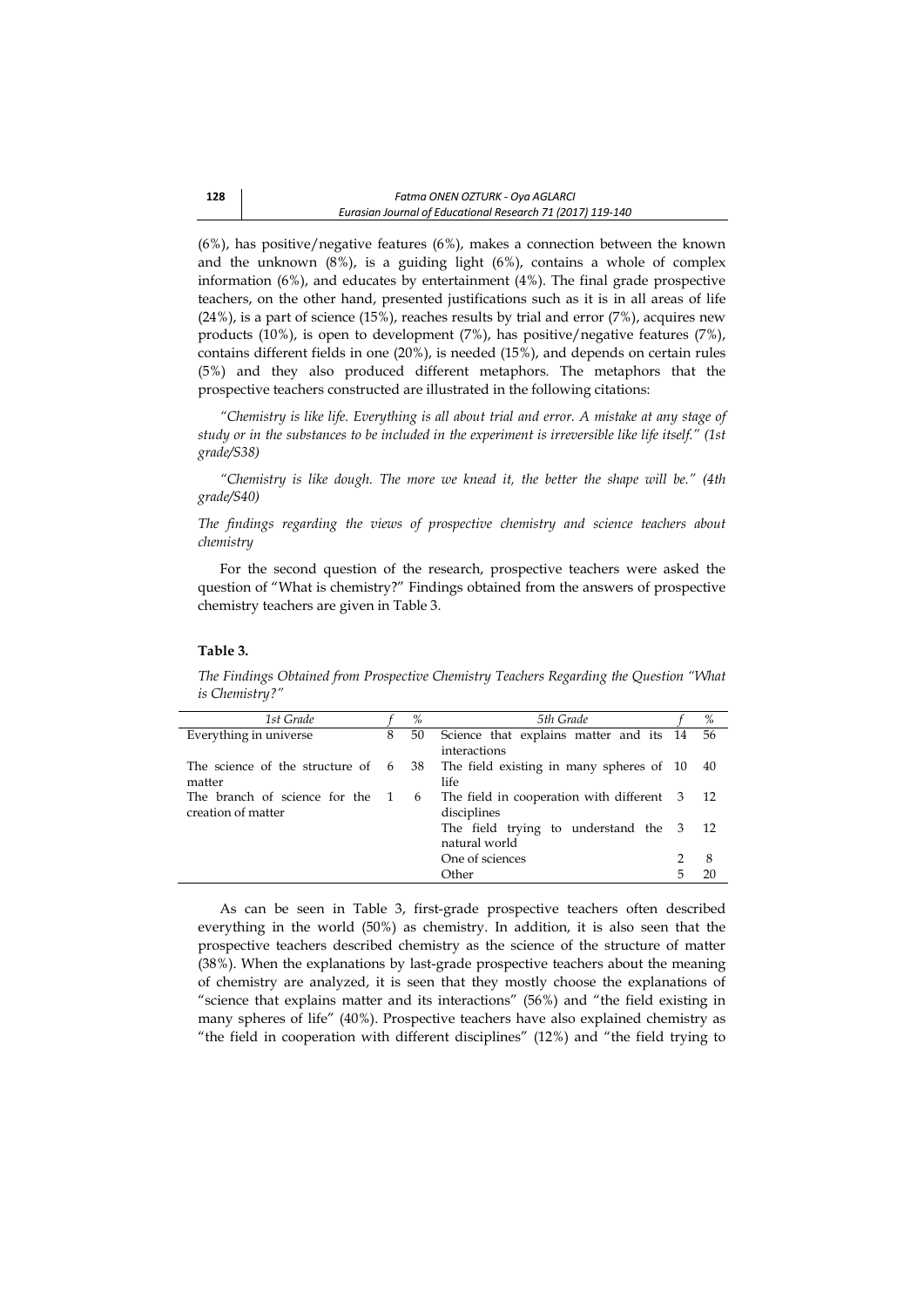understand the natural world" (12%). The answers to the question are illustrated in the following citations:

*"Chemistry is the science which studies the matter and its structures, interactions, and characteristics." (1st grade/S4)*

*"Chemistry is the part of science which studies the essence of the matter." (5th grade/S15)* 

The answers to the same question by prospective science teachers are given in Table 4.

#### **Table 4.**

*The Findings Obtained from Prospective Science Teachers Regarding the Question "What is Chemistry?"*

| 1st Grade                                 |    | %  | 4th Grade                                                              |    | %  |
|-------------------------------------------|----|----|------------------------------------------------------------------------|----|----|
| The science of the<br>structure of matter | 14 | 27 | The science studying the inner structure<br>and contents of the matter | 28 | 68 |
| The science studying the<br>matter        |    | 6  | The science explaining the relation<br>among molecules                 |    | フフ |
| The science studying<br>natural phenomena | 3  | 6  | The science studying physical-chemical<br>changes                      | 5  | 12 |
| Other                                     | 8  | 15 | Field of inter-disciplinary study<br>Other                             |    | 5  |

As can be seen in Table 4, most of the prospective teachers in the first and last grade of science education gave similar answers about what chemistry is. It is seen accordingly that a large majority (27% - 68%) of the prospective teachers at both the grade levels identified chemistry as "the science of the structure of matter". In addition to this result, first-year prospective teachers also think that chemistry "studies the matter" (6%) and "studies natural phenomena" (6%). Prospective teachers of the final grade, on the other hand, identified chemistry as science "studying relations among molecules" (22%), "studying physical/chemical changes" (12%), and "working inter-disciplinarily" (5%). The answers to the question are illustrated in the following citations:

*"Chemistry is the structure and molecular features of a matter; in short it is the identity of the matter." (1st grade/S2)*

*"Chemistry is the branch of science which studies the structure, features, interactions and reactions of the matter." (4th grade/S22)*

*The findings regarding the views of prospective chemistry and science teachers about the chemical studies*

In the third question of the research, prospective teachers were asked to explain how studies on chemistry are conducted. The findings obtained from the responses given by prospective chemistry teachers are given in Table 5.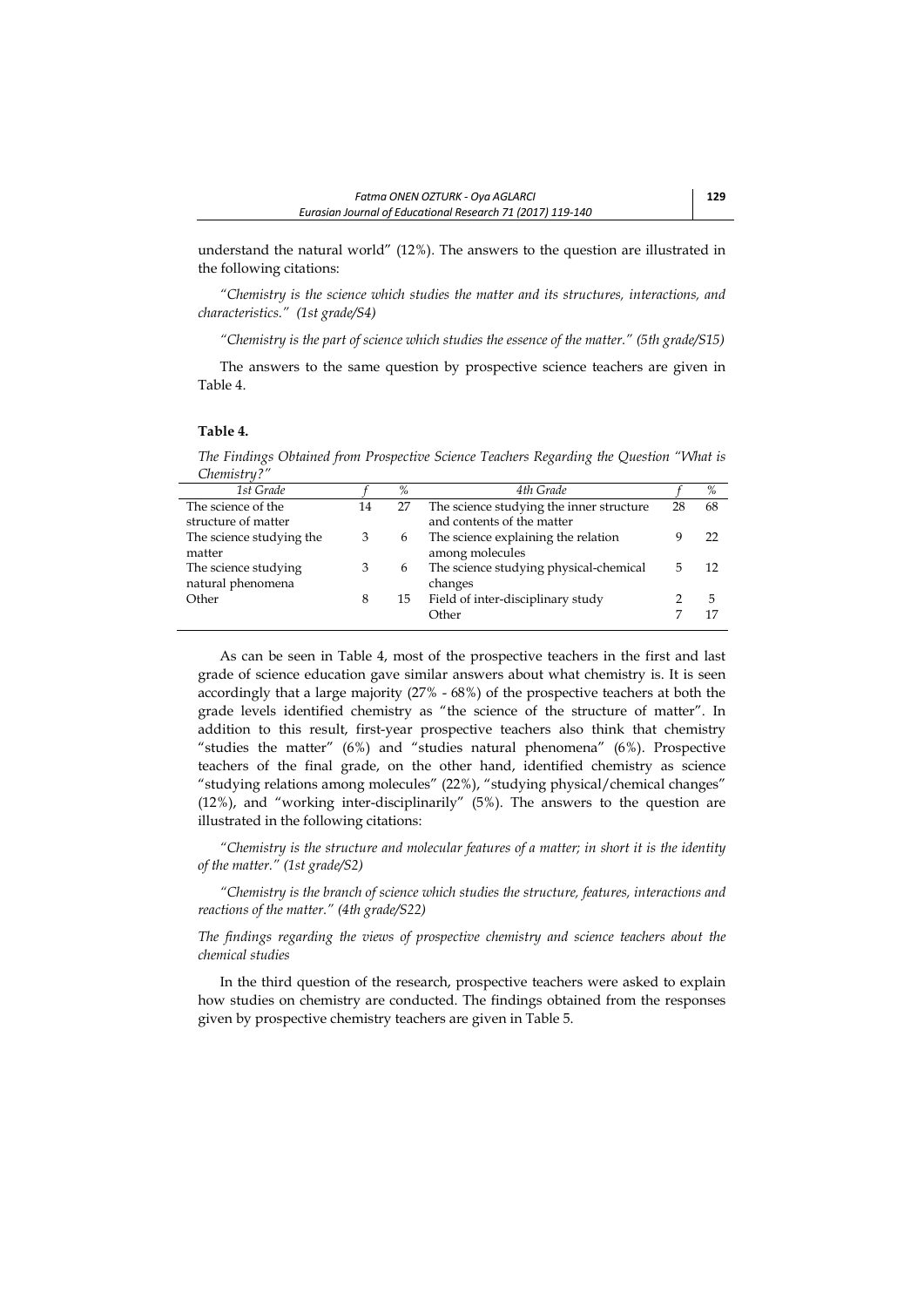# **Table 5.**

*The Findings Obtained from Prospective Science Teachers Regarding the Question "How are Chemical Studies Conducted?"*

| 1st Grade                       | %  | 5th Grade                                   |    | %  |
|---------------------------------|----|---------------------------------------------|----|----|
| Experiments in the laboratories | 56 | Experiment                                  | 16 | 64 |
| In a careful way                | h  | Observation                                 | 10 | 40 |
| Research-investigation          | h  | Research                                    |    | 20 |
| Trial and error method          | 6  | In compliance with the scientific<br>method |    | 20 |
|                                 |    | Trial and error method                      |    |    |

As seen in Table 5, first-year prospective teachers think that chemistry studies are mostly conducted "by experiments in the laboratory" (56%). Last-grade prospective teachers, on the other hand, stated that chemical studies can be carried out by "experiment" (64%), "observation" (40%) and "research" (20%), and "with different studies in compliance with scientific method" (20%). The answers to the question are illustrated in the following citations:

*"Studies in chemistry are carried out by making additions to the available data and by the experiments in the laboratory or by examining the results of experiments using trial and error method with some foresight." (1st grade/S15)*

*"Studies in chemistry are made through experimentation and observation." (5th grade/S20)*

The answers given by the prospective science teachers to the same question are given in Table 6.

#### **Table 6.**

*The Findings Obtained from Prospective Science Teachers Regarding the Question "How are Chemical Studies Conducted?"*

| 1st grade         |    | $\%$ | 4th grade                  |    | %  |
|-------------------|----|------|----------------------------|----|----|
| Experiment        | 19 | 37   | Experiment                 | 22 | 54 |
| Observation       | 9  | 17   | Observation                | 11 | 27 |
| In the laboratory |    | 13   | In the laboratory          | 6  | 15 |
| Other             | 5  | 10   | Scientific method          | 6  | 15 |
|                   |    |      | Calculations               | 4  | 10 |
|                   |    |      | Data collection            | 3  |    |
|                   |    |      | Research-literature review |    | 5  |
|                   |    |      | Other                      |    | 17 |

As can be seen in Table 6, while both first and last-grade prospective teachers think that most of the studies in chemistry (37-54%) are conducted through "experiment and observation", they also think (13%-15%) that "laboratory environment" can be used in this process. In addition, last-grade prospective teachers think that chemical studies depend on "the scientific process" (15%), collect data by various calculations (10%), and are carried out with the research process (5%). The answers to the question are illustrated in the following citations: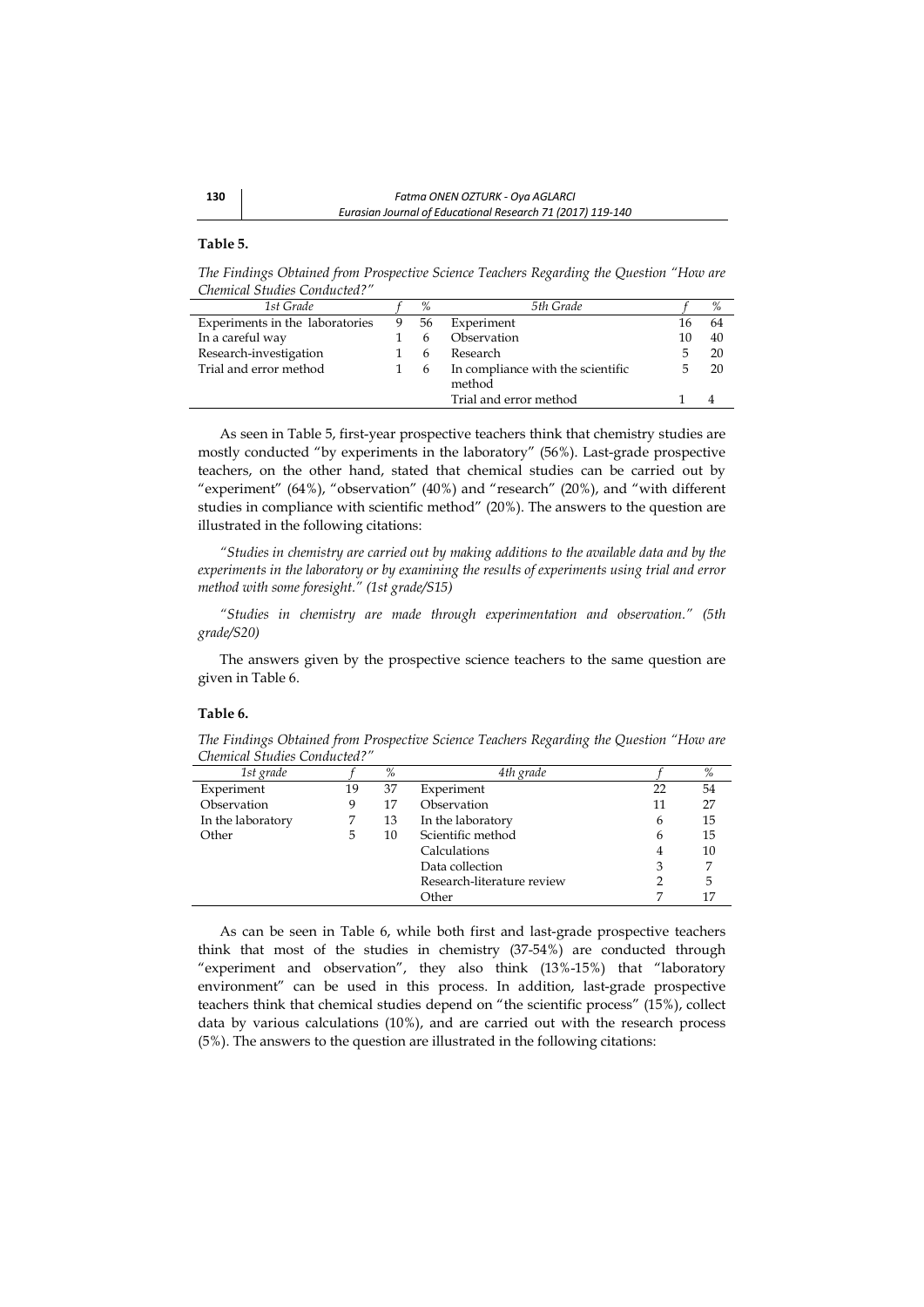*"Studies in chemistry are carried out by experiments, observations, and calculations of the results obtained from these." (1st grade/S17)*

*"Studies in chemical sciences are conducted using chemical tools and calculations to understand chemical mechanisms." (4th grade/S16)*

# **Discussion and Conclusion**

The results obtained from the research indicated that the prospective teachers created different metaphors about chemistry by offering similar justifications when their departments and grade levels are considered. Prospective chemistry teachers who took part in the research from both grade levels explained their metaphors about chemistry with the common justifications of chemistry being a field, which is needed, is from within life, contains diversities, and requires constant work. Prospective science teachers from different grade levels, on the other hand, offered common justifications such as chemistry being involved in life, being a branch of science, using the trial-and-error method, presenting new products, being open to development and bringing about harm or benefit according to its use. This result reveals that prospective teachers from different departments and different grade levels offer common justifications in explaining their metaphors. Accordingly, the study by Donmez Usta and Ultay (2015) also pointed out that the metaphors about chemistry created by prospective pre-school teachers from different grade levels share similarities when grade levels are considered. It is thought that this result is directly related to the education that the prospective teachers receive in their basic schooling.

When the answers given by prospective chemistry teachers from different grade levels are studied, it is observed that prospective teachers describe chemistry as "a needed field and involved in life," even though they come from different grade levels. This result also suggests that prospective teachers are aware that chemistry is part of daily life. Such results obtained from the research are in compliance with some of the results obtained from Derman's research (2014) with high school students. It shows that the students have certain images about chemistry in their minds, even if they belong to different age groups. In a study conducted by Ultay and Ultay (2009) with 7th, 9th, and 11th grade students, it is seen that the 7th grade students associate chemistry with experiments and observations while 11th grade students associate it with chemical reactions. This research hasn't obtained similar results and the prospective chemistry teachers emphasized the significance of chemistry rather than its associations, by offering reasons such as chemistry being needed and being involved in life. It is thought that the reason for this difference is related to the age group level and the courses taken during the undergraduate education. While the students of basic education see chemistry as a field composed of symbols and formulas, the undergraduate students have the opportunity of practicing chemistry in their laboratory courses. They comprehend the study process of chemistry and its significance for the human life more closely with different major courses.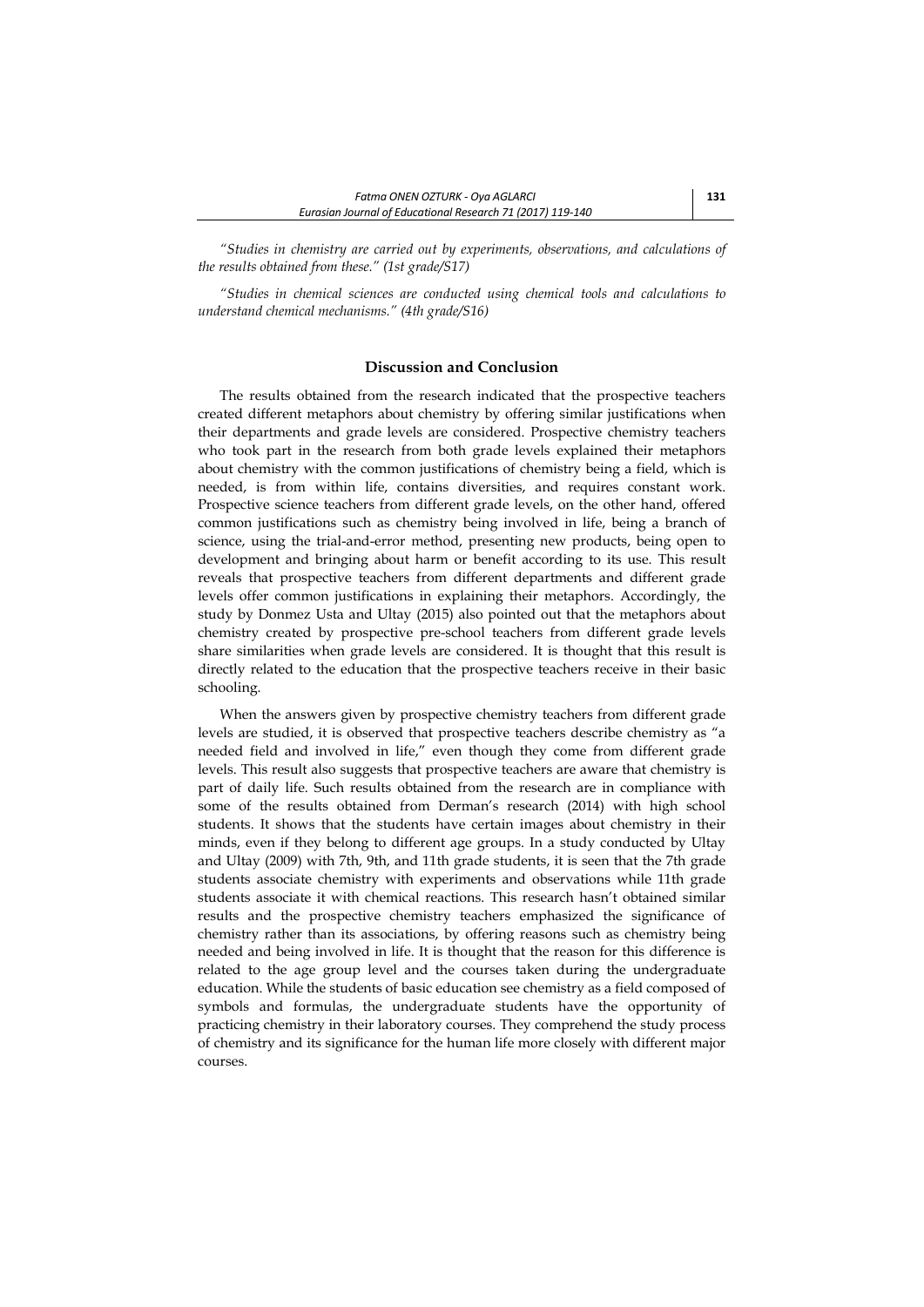It has been observed in the research that prospective chemistry teachers offered different justifications along with the common ones. One of these justifications is that chemistry brings about harm or benefit according to its use. Last-grade prospective teachers have taken more intense laboratory courses and have frequently interacted with chemicals in the process. Prospective teachers were warned against the negative circumstances to be caused by chemicals when they were engaged in laboratory experiments conducted under security precautions. It can be said in this regard that the prospective teachers might have thought of the various negative circumstances that the field of chemistry can embody. Another justification frequently offered by the prospective teachers was that chemistry is a mysterious field. This justification not only is an interesting supposition but also puts suggests that the prospective teachers emphasize chemistry's abstract nature and its relation with alchemy, when it is considered in regard to the related metaphors (infinity and human).

When the results of the research are analyzed in consideration of the prospective science teachers, it is seen that the first-grade prospective teachers have justified metaphors about chemistry as producing new products. Today there are many new products in different areas thanks to chemical research and it is, therefore, thought that the justifications by the prospective teachers can be related to chemistry's areas of usage in our lives. Along with this result, it is also observed that the first-grade prospective teachers describe chemistry as a branch of science. Last-grade prospective teachers, on the other hand, mostly describe chemistry as being involved in life, containing diversity, being needed, and being a branch of science. Thus, justifications offered by the last-grade prospective teachers are more comprehensive than those offered by the first-grade prospective teachers. Prospective teachers start their education with certain images in their minds; however, their minds are reshaped over time. As Thomas & McRobbie (1999) point out, each metaphor is in compliance with the opinions of the student as the learner, the learning processes, and the learning environment. In this regard, the metaphors and their justifications can be connected to the education received in secondary school and the undergraduate levels. It is also thought, therefore, that the different justifications offered by the last-grade prospective teachers could have been acquired through the courses they took in the course of their education.

When the justifications put forth in the research are investigated, it is observed that the prospective teachers generally define chemistry as a branch of science. Accordingly, in their explanations for what chemistry is, both prospective chemistry teachers and prospective science teachers indicated that chemistry is a branch of science, is involved in life, is shaped in the light of the needs, and consists of various disciplines. Hence, it is thought that the metaphors and the answers given to the questions overlap and that the results are consistent.

On the other hand, when the metaphors created by the prospective teachers are compared in terms of the fields of study, it is observed that the metaphors are very different from each other. For example, the results obtained from the first-grade students show that the prospective teachers from both groups are in agreement about a single common justification such as "chemistry exists in all aspects of life".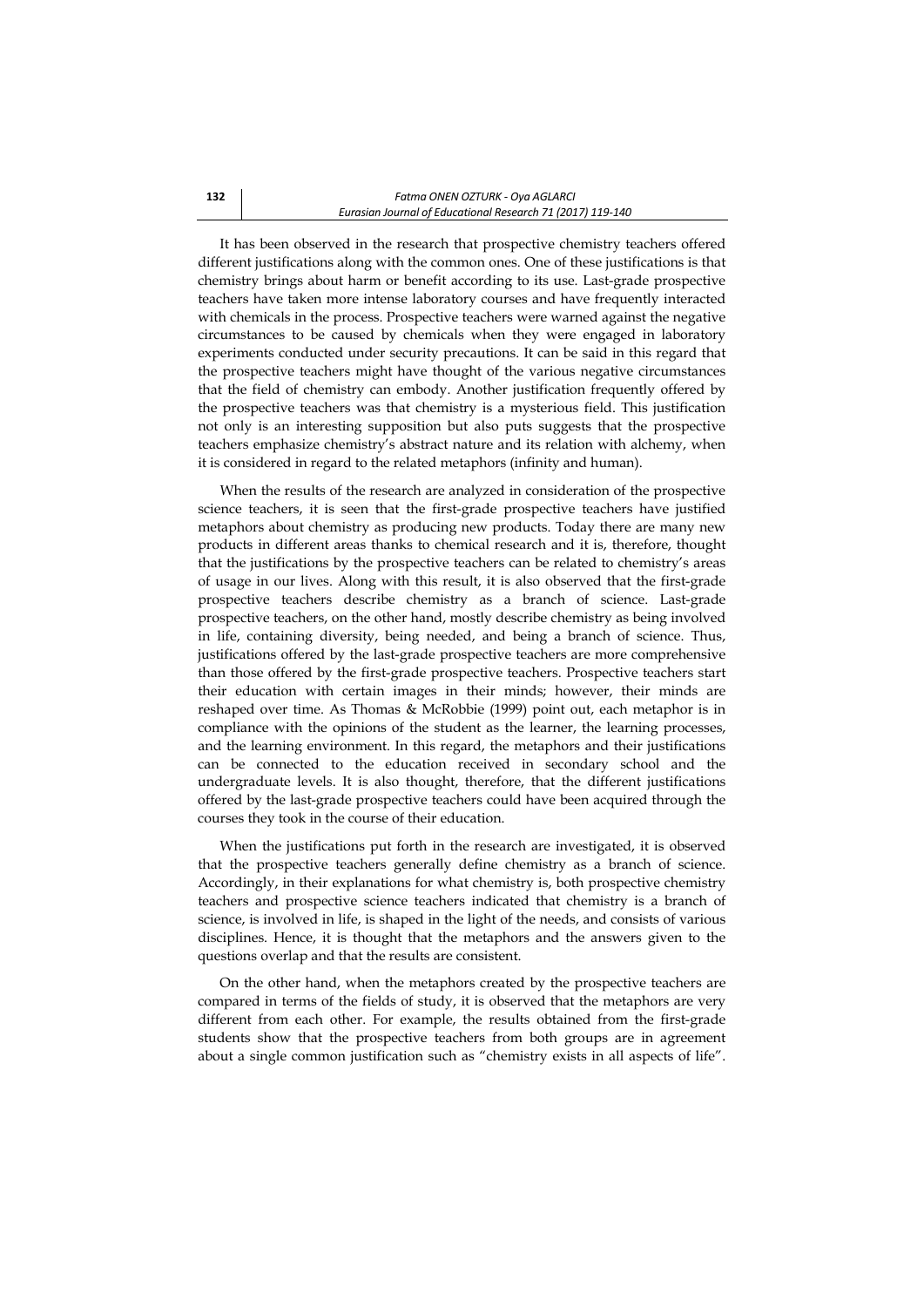When the results are analyzed, the last-grade prospective teachers, on the other hand, put forth more justifications than the first-grade students. This difference in the metaphors and justifications offered by the prospective teachers could be due to their field of study. While the prospective chemistry teachers have a chemistry-heavy education in their undergraduate program, prospective science teachers are taught courses from different fields such as physics and biology. It is thought that this result could be related to the fact that prospective chemistry teachers are always engaged in chemistry as a necessity of their education and cannot view the topics/concepts independently of the patterns in their field of study.

*Conclusion and Discussion Regarding the Question "How Do the Views of Prospective Chemistry and Science Teachers about Chemistry Differentiate According to the Grade Level and the Department?"*

After evaluating the research results in terms of different grade levels, it is seen that the views of prospective chemistry and science teachers are similar to each other, and the results are more comprehensive and detailed for the last-grade students. For example, first-grade prospective chemistry and science teachers think that chemistry is "the scientific branch that studies the structure of the matter" while the last-grade prospective teachers stated that chemistry "tries to understand the natural world and cooperate with different disciplines". This result obtained from the last-grade students in the research despite their different departments may be related to the fact that the prospective teachers in both groups took common courses such as Scientific Research Methods, Special Teaching Methods, and laboratory courses. Such courses included in the education process have a positive contribution toward the views of the prospective teachers. Accordingly, Demircioglu et al., (2004) stated that the teaching of abstract concepts should be given more emphasis in laboratory courses where students are encouraged to learn by actively participating and experiencing.

*Conclusion and Discussion Regarding the Question "How Do the Views of Prospective Chemistry and Science Teachers about the Chemical Studies Differentiate According to the Grade Level and the Department?"* 

When the findings obtained from the research are compared in terms of different fields, similarities and differences are present together in the results. For example, prospective teachers agree that "chemistry is the scientific branch which studies the structure of the matter" and that the studies in this area are conducted through "experiments". Even though the answers given by the prospective teachers are correct, they also indicate that their minds can carry wrong judgments as well as the correct ones. Indeed, it is believed that the prospective teachers' view that studies on chemistry are conducted by "experimentation" can lead to a new misunderstanding. This view is often found also in the literature, but it reveals a misconception (Wenning, 2006). McComas (2000) notes that experimenting is the most useful tool in science, but not the only one; many scientists also use non-experimental techniques to improve knowledge. The source of this view may have arisen from the teacher candidates in our study having carried out their studies in the field of chemistry via laboratory experiments before and during their undergraduate education. Moreover,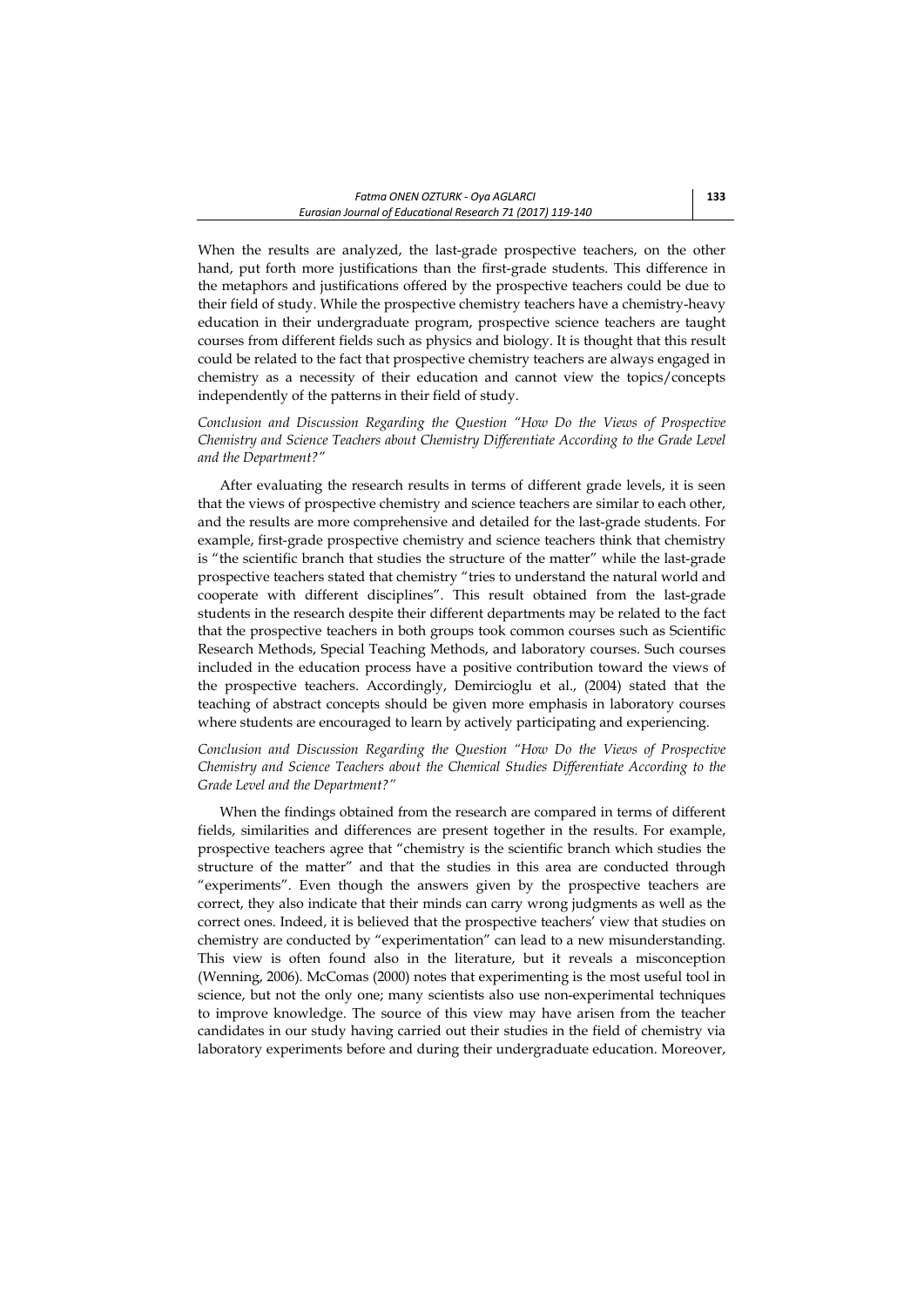many images in everyday life depict the use of chemical equipment in a laboratory environment.

#### *Conclusion and Recommendations*

When the present results are evaluated together, it is seen that the views of the prospective teachers about the field of chemistry are generally correct but can also contain various misconceptions. The metaphors constructed by the prospective teachers also show that there may be different views about the field of chemistry. It further shows that different and new views of prospective teachers can be identified when they are moved out of their molds. In this context, it can be said that metaphors are a tool that can be used effectively in the identification of both the misconceptions and the substructure existing in the cognitive thinking process. According to Thomas & McRobbie (1999), metaphors can be used to improve the learning process and strengthen the subconscious, which leads to a clear picture of the students' views. Accordingly, Derman (2014) asserts that the use of metaphors in chemistry teaching makes chemistry more attractive for students and at the same time gives students the chance to create a comprehensive, multidimensional, and rich cognitive image of the concept of chemistry. In line with the results obtained from the research, we offer these suggestions:

\* The reasons for the results obtained from the research should be examined by face-to-face interviews or by different methods of measurement so that the underlying grounds for the metaphors and their justifications shall be identified. It is thought that this way would provide more detailed information about positive/negative images and true/false concepts in students' minds, and that the teaching process can be made more functional in this regard.

\* The association between the constructed metaphors and the presented justifications should be presented in the course of teaching the subject with individual examples within the scope of the handled subject, and in this way the established relations shall be made more meaningful.

\* The researchers working in the field are encouraged to conduct studies by examining the different concepts and metaphors constructed by the participants from different grade levels and identifying the deficiencies of the field in this respect.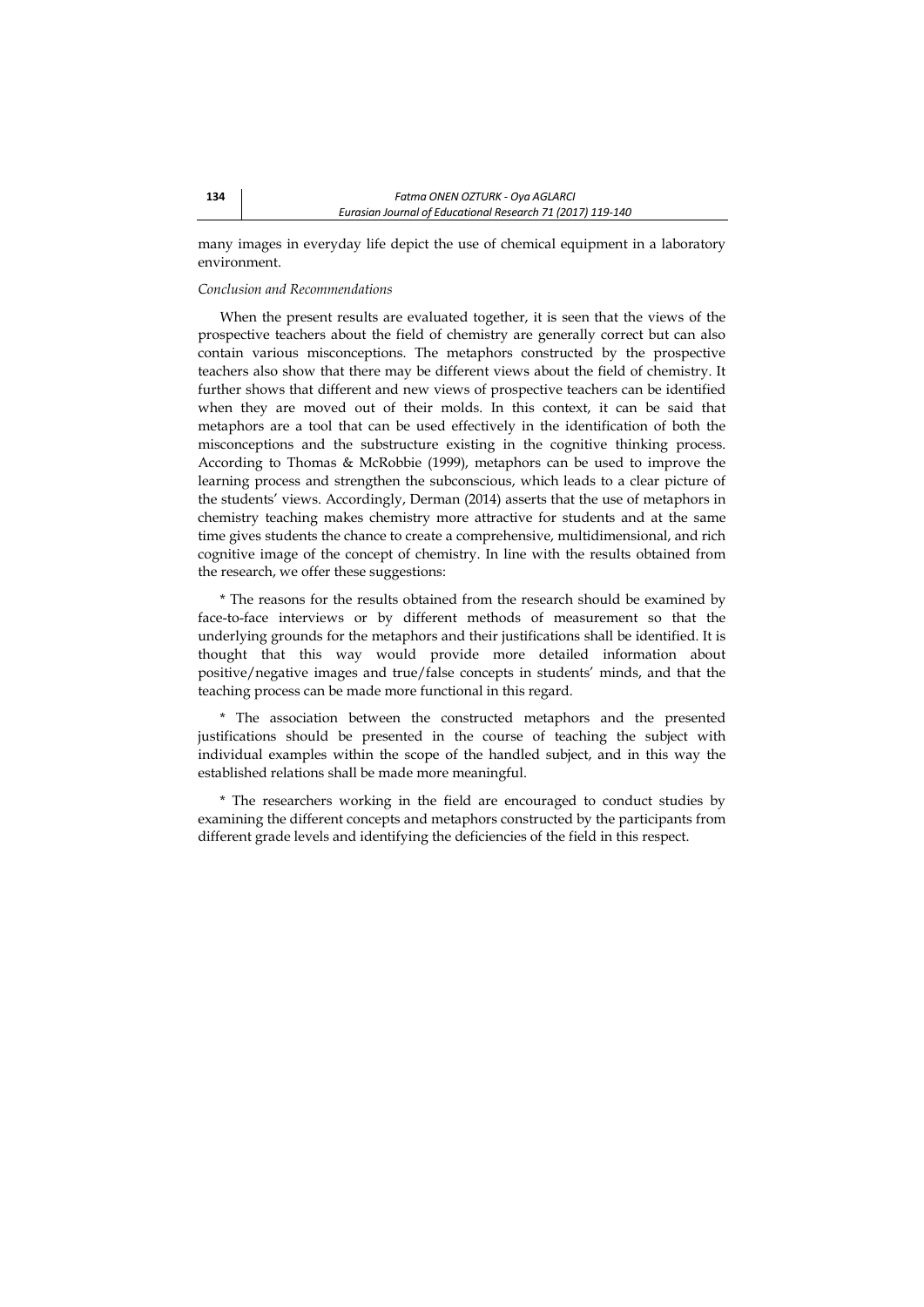### **References**

- Aydin, F., & Unaldi, U. E. (2010). The analysis of geography teacher candidates' perceptions towards "geography" concept with the help of metaphors. *International Online Journal of Educational Sciences*, *2*(2), 600-622.
- Demircioglu, H., Demircioglu, G., & Ayas, A. (2004). Sinif ogretmeni adaylarinin bazi temel kimya kavramlarini anlama duzeyleri ve karsilasilan yanilgilar [Prospective primary school teachers' levels of understanding and misconceptions about some basic chemical concepts]. *Hasan Ali Yucel Egitim Fakultesi Dergisi, 1*(1), 29-49.
- Derman, A. (2014). Lise ogrencilerinin kimya kavramina iliskin metaforik algilari [High school students' metaphoric perceptions for the concept of chemistry]. *Turkish Studies, 9*(5), 749-776.
- Donmez Usta, N., & Ultay, N. (2015). Okul oncesi ogretmen adaylarinin "kimya" metaforlarinin karsilastirilmasi uzerine bir calisma [A comparative study of preschool student teachers' "chemistry" metaphors]. *Karadeniz Sosyal Bilimler Dergisi, 7*(1), 163-177.
- Driver, R., Asoko, H., Leach, J., Scott, P., & Mortimer, E. (1994). Constructing scientific knowledge in the classroom. *Educational Researcher*, *23*(7), 5-12.
- Gultekin, M. (2013). Ilkogretim ogretmen adaylarinin egitim programi kavramina yukledikleri metaforlar [The metaphors that primary education teacher candidates use regarding curriculum]. *Egitim ve Bilim, 38*(169), 126-141.
- Jeppsson, F., Haglund, J., Amin, T. G., & Stromdahl, H. (2013). Exploring the use of conceptual metaphors in solving problems on entropy. *Journal of the Learning Sciences, 22*(1), 70-120.
- Lakoff, G., & Johnson, M. (1980). Conceptual metaphor in everyday language. *The Journal of Philosophy, 77*(8), 453-486.
- Lancor, R. A. (2014). Using student-generated analogies to investigate conceptions of energy: a multidisciplinary study. *International Journal of Science Education*, *36*(1), 1-23.
- Lederman, N.G., Abd-El Khalick, F., Bell, R.L., & Schwartz, R.S. (2002). Views of nature of science questionnaire: toward valid and meaningful assessment of learners' conceptions of nature of science. *Journal of Research in Science Teaching, 39*(6), 497–521.
- Levine, P. M. (2005). Metaphors and images of classrooms. *Kappa Delta Pi Record, 41*(4), 172-175.
- McComas, Z. F. (2000). The role and character of the nature of science in science education. In W. F. McComas (Ed.), *The principal elements of the nature of science: dispelling the myths.* Dordrecht, Boston, London: Kluwer Academic Publishers.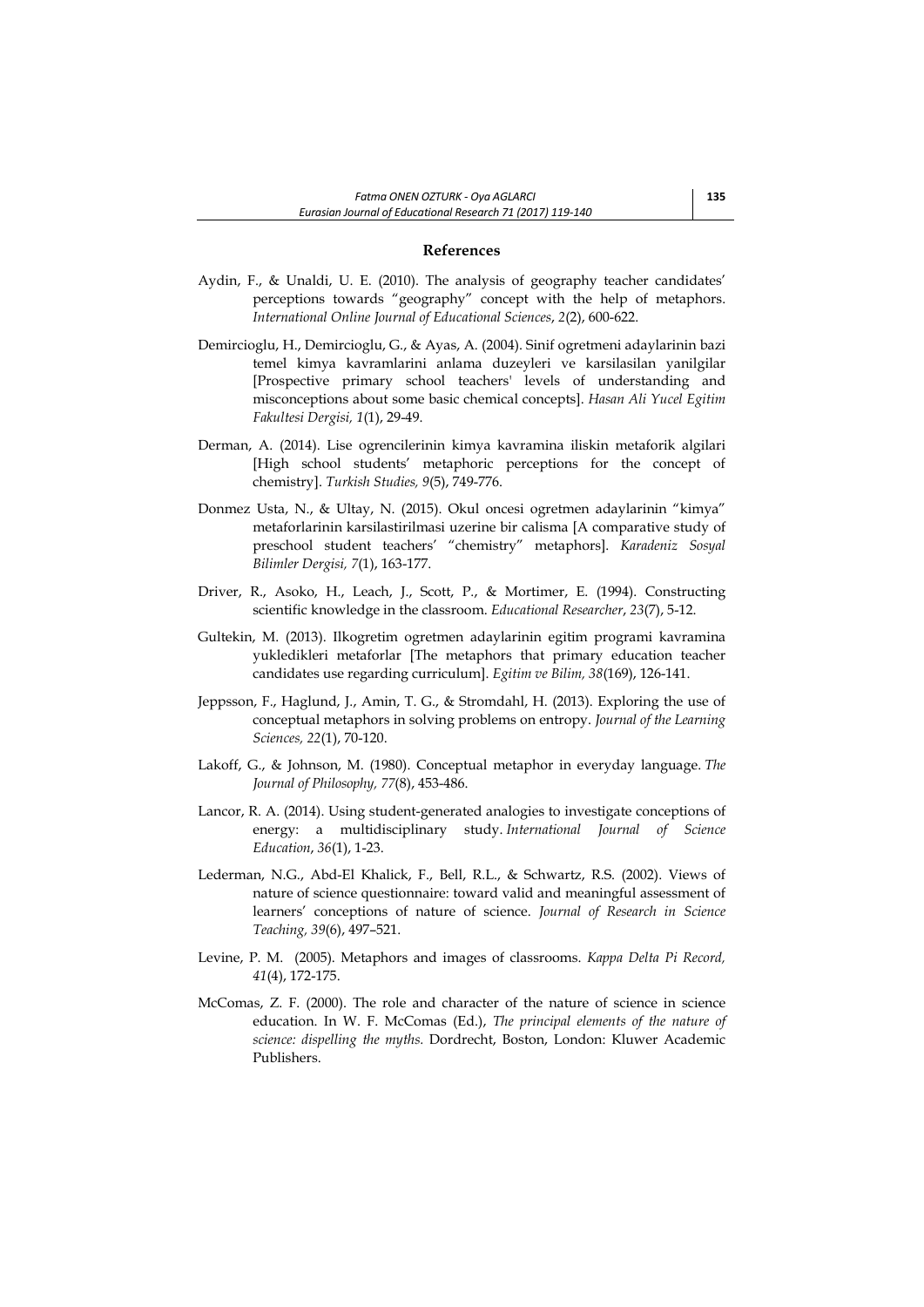- McEwan, A.E. (2007). Do metaphors matter in higher education? *Journal of College and Character, 8*(2), 1-8.
- Miles, M. B., & Huberman, A. M. (1994). *Qualitative data analysis* (2nd Edition). Thousand Oaks: Sage Publications.
- The Ministry of National Education (MNE). (2013). *Ortaogretim Kimya Dersi (9, 10, 11 ve 12. Siniflar) Ogretim Programi [High School Chemistry (9, 10, 11 and 12. Grades) Teaching Programme].* Ankara, Turkey.
- Saban, A. (2004). Giris duzeyindeki sinif ogretmeni adaylarinin "ogretmen" kavramina iliskin ileri surdukleri metaforlar [Entry level prospective classroom teachers' metaphors about the concept of "teacher"]. *Turk Egitim Bilimleri Dergisi, 2*(2), 131-155.
- Saban, A. (2008). Okula iliskin metaforik algilar [Metaphors about school]. *Kuram ve Uygulamada Egitim Yonetimi, 55*, 459-496.
- Saban, A. (2009). Ogretmen adaylarinin ogrenci kavramina iliskin sahip olduklari zihinsel imgeler [Prospective teachers' mental images about the concept of student]*. Turk Egitim Bilimleri Dergisi, 7*(2), 281-326.
- Thomas, G. P., & McRobbie, C. J. (1999). Using metaphor to probe students' conceptions of chemistry learning. *International Journal of Science Education, 21*(6), 667-685.
- [Turkish Linguistic Society](http://tureng.com/tr/turkce-ingilizce/turkish%20linguistic%20society) (TLS). (2016). Guncel Terimler Sozlugu [Dictionary of Turkish Terms]. Retrived from http://www.tdk.gov.tr.
- Ultay, N., & Ultay, E. (2009). A cross-age study on the development of "chemistry" concept through different grades: 7th, 9th and 11th grades. *Eurasian Journal of Physics and Chemistry Education, 1*(2), 52-69.
- Wenning, C. J. (2006). A framework for teaching the nature of science. *Journal of Phyisics Teacher Education Online, 3*(3), 3-10.
- Yildirim, A., & Simsek, H. (2013). *Sosyal bilimlerde nitel arastirma yontemleri*. [Qualitative research methods in social sciences]. Ankara, Turkey: Seckin.
- Yin, R.K. (2008). *Case study research: Design and methods* (Vol. 5). New York: Sage.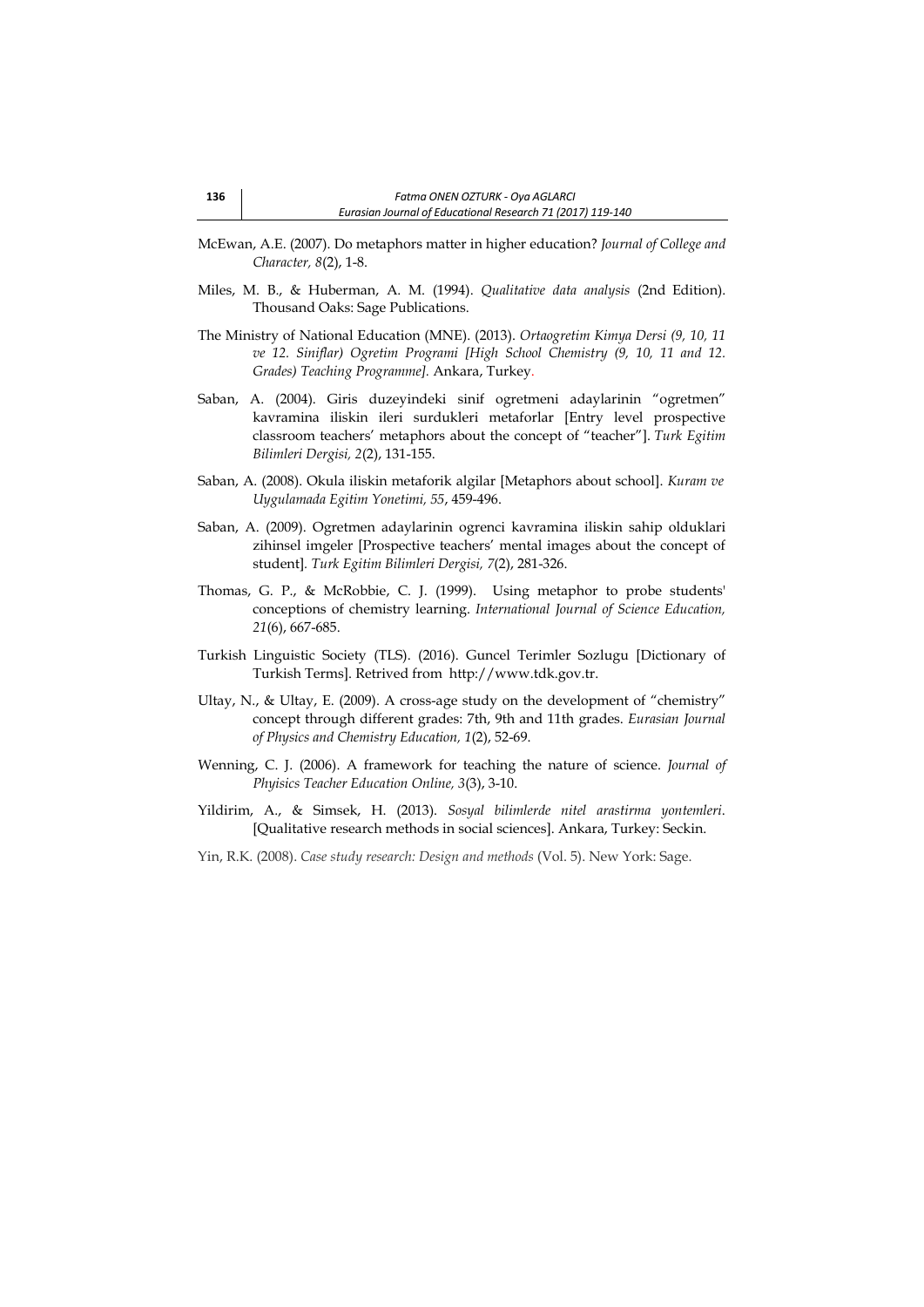# **Kimya ve Fen Bilgisi Öğretmen Adaylarının Kimyaya ve Kimyasal Çalışmalara İlişkin Görüşleri ile Oluşturdukları Metaforlar**

# **Atıf:**

Onen Ozturk, F. & Aglarci, O. (2017). Prospective chemistry and science teachers' views and metaphors about chemistry and chemical studies. *Eurasian Journal of Educational Research,* 71, 119-140, DOI: 10.14689/ejer.2017.71.7

# **Özet**

*Problem Durumu:* 2004-2005 yılında eğitim alanında yapılan yenilenme çalışmalarıyla birlikte öğretim programlarında ilköğretim seviyesinden başlanarak yapılandırılmaya gidilmiştir. Bu doğrultuda, öğrencilere bilginin aktarımını amaçlayan davranışçılık felsefesi yerine, öğrenenlerin bilgiyi kendilerinin oluşturmasına fırsat veren yapılandırmacılık felsefesi bir anlayış olarak benimsenmiştir. Bu doğrultuda, öğretim programları; fizik, kimya ve biyoloji gibi bilim dallarını, yapılandırmacı bakış açısı çerçevesinde tanımlamaktadır. Yapılandırmacı yaklaşımın ortaya koyduğu yeni bakış açısı, ölçme değerlendirme sürecine yönelik de alternatifler getirmektedir. Geleneksel ölçme değerlendirme araçlarının yanı sıra; dereceli puanlama anahtarı, portfolyo değerlendirme, kavram haritası …gibi alternatif araçların kullanımı giderek önem kazanmaktadır. Bu noktadan hareketle araştırmada da alternatif bir ölçme değerlendirme aracı olarak kullanılabileceği düşünülen metaforlardan faydalanılmıştır. Literatürde yer alan çalışmalar incelendiğinde öğretmen adaylarıyla yapılan çalışmaların farklı branşları içerdiği, buna karşın fen bilgisi ve kimya öğretmen adaylarının görüşlerinin değerlendirildiği bir çalışmanın yer almadığı görülmüştür. Ayrıca kimya alanına özgü yapılan çalışmalarda farklı sınıf seviyelerinde gerçekleştirilen araştırmaların yalnızca okul öncesi öğretmen adaylarıyla yürütüldüğü; gerek fen bilgisi gerekse kimya açısından sınıf seviyeleri farklılıklarına ilişkin sonuçların irdelenmediği görülmüştür. İlgili literatür ışığında, öğretmen adaylarının kimya alanına ilişkin görüşlerinin ayrıntılı olarak incelendiği çalışmalara ihtiyaç duyulduğu düşünülmektedir. Bu bağlamda araştırmada öğretmen adaylarının görüşlerinin yanı sıra konuya ilişkin metaforik algıları da ortaya konacak; böylece konuya ilişkin görüşler ile metaforik algılar arasındaki uyum da ortaya konacaktır. Bunun yanı sıra araştırmada fen bilgisi ve kimya öğretmen adaylarıyla çalışılmıştır. Bu iki farklı grubun seçilme sebebi, her iki alandaki öğretmen adaylarının, gelecekteki öğrencilerine kimya konularını anlatacak ve kimyaya özgü tutumlarını etkileyecek kişiler olmalarıdır. Bu iki farklı alandan gelen öğretmen adayları, ileride, ortaokuldan liseye geçiş sürecindeki öğretim sürecini de gerçekleştireceklerdir. Dolayısıyla fen bilgisi öğretmen adaylarını yetiştirmiş olduğu öğrenciler, kimya öğretmen adaylarının yetiştireceği öğrenciler olacaktır ve bu sebeple farklı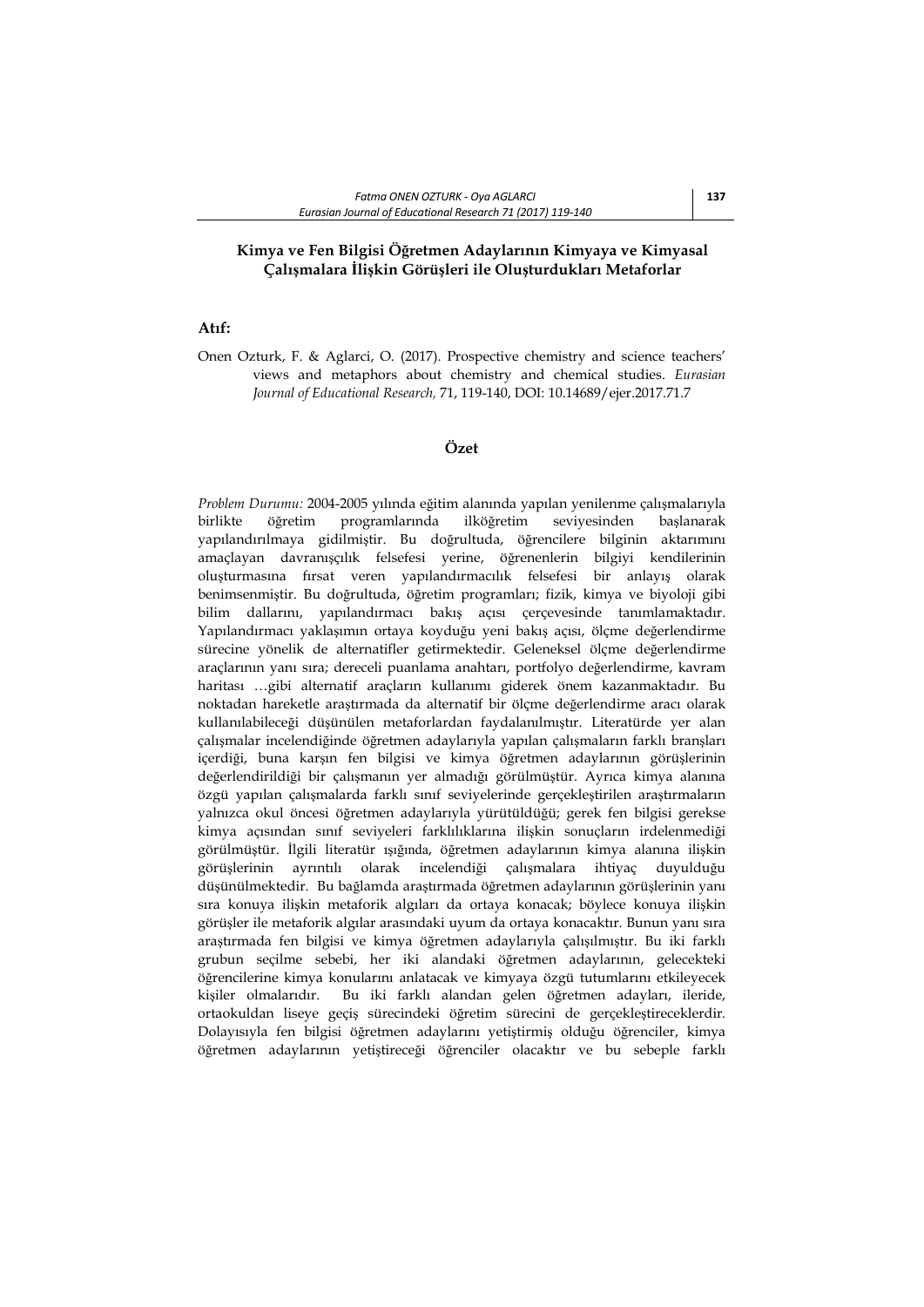alanlardaki öğretmen adaylarının kimyaya ilişkin görüşlerini belirlemek önemli bir nokta olacaktır. Ayrıca, üniversitedeki öğrenimlerine başlayan öğretmen adayları, ilk senelerinde, lisede sahip oldukları görüşleri eğitim yaşantılarına yansıtabilmektedir. Üniversitede aldıkları çeşitli derslerle, özellikle kimya alanına özgü olan alan bilgisi dersleriyle, son yıllara doğru görüşleri farklılaşabilmektedir. Bu bağlamda farklı sınıf seviyelerindeki görüşlerin incelenmesinin alana yönelik katkısının olacağı düşünülmektedir. Bu sayede farklı sınıf seviyelerindeki ve alanlardaki öğretmen adaylarının görüşleri arasındaki benzerlikler ve değişikliklerin incelenmesi ile öğretmen adaylarının görüşlerine dair daha zengin bir portre sunulacaktır. Bu doğrultuda araştırmanın problemini "kimya ve fen bilgisi öğretmen adaylarının, kimya alanına ve kimya alanındaki çalışmaların nasıl yapıldığına ilişkin görüşleri nelerdir?" sorusu ile "öğretmen adaylarının kimyaya dair oluşturdukları metaforlar sınıf seviyesi ve alana göre değişmekte midir?" sorusu oluşturmaktadır.

*Araştırmanın Amacı:* Bu doğrultuda araştırmada kimya ve fen bilgisi öğretmen adaylarının, kimya alanına ve kimya alanındaki çalışmaların nasıl yapıldığına ilişkin görüşleri ile kimyaya dair oluşturdukları metaforların sınıf seviyesine ve alana göre incelenmesi amaçlanmıştır.

*Araştırmanın Yöntemi:* Katılımcıların kimya alanına dair açıklamalarının ve metaforlarının derinlemesine incelenebilmesi amacıyla nitel veri toplama ve analiz yöntemleri kullanılmıştır. Bu amaçla araştırmada nitel araştırma desenlerinden durum çalışması araştırma yöntemi olarak kullanılmıştır. Araştırma 2014-2015 eğitim-öğretim yılı bahar döneminde gerçekleştirilmiş olup; araştırmaya İstanbul'daki bir devlet üniversitenin ortaöğretim kimya öğretmenliği anabilim dalı birinci sınıfında okuyan 16 (4 erkek, 12 kadın) ve son sınıfında okuyan 25 (4 erkek, 21 kadın) öğretmen adayı ile ilköğretim fen bilgisi öğretmenliği birinci sınıfında okuyan 52 (7 erkek, 45 kadın) ve son sınıfında okuyan 41 (7 erkek, 34 kadın) öğretmen adayı katılmıştır. Katılımcılar 18-23 yaş aralığında yer almaktadır. Araştırmaya katılan öğretmen adayları araştırmacıların vermiş olduğu ders/dersleri alan öğretmen adayları içerisinden belirlenmiştir. Bu bağlamda araştırmada nitel araştırma desenlerinden biri olan amaçlı örnekleme yöntemlerinden "kolay ulaşılabilir durum örneklemesi" ile kullanılmıştır. Araştırma verileri araştırmacılar tarafından hazırlanmış olan üç açık uçlu soru ile toplanmıştır. Bu sorulardan iki tanesi kimyanın ne olduğu ve kimya alanındaki çalışmaların nasıl yapıldığını ölçmeyi hedeflerken; son soru ise katılımcıların kimya kavramına ilişkin oluşturdukları metaforları belirlemeye yöneliktir. Bu doğrultuda son soruda öğretmen adaylarının "kimya .... gibidir çünkü……" cümlelerini tamamlamaları istenmiştir. Ayrıca sadece tek bir metafor oluşturmaları ve oluşturdukları bu metafor ile kimya arasındaki ilişkiyi mutlaka yazmaları gerektiği belirtilmiştir. Araştırma verilerinin analizi her bir soru için ayrı ayrı değerlendirilmiş olup; bu süreçte verilerin daha ayrıntılı bir şekilde incelenebilmesi amacıyla içerik analizi yapılmıştır.

*Araştırmanın Bulguları:* Araştırmadan elde edilen bulgular farklı sınıf seviyeleri açısından değerlendirildiğinde, hem kimya hem de fen bilgisi öğretmen adaylarının kimyaya ilişkin görüşlerinin benzer olduğu, bununla birlikte sonuçların son sınıflar açısından daha kapsamlı ve ayrıntılı olduğu görülmektedir. Öğretmen adaylarının